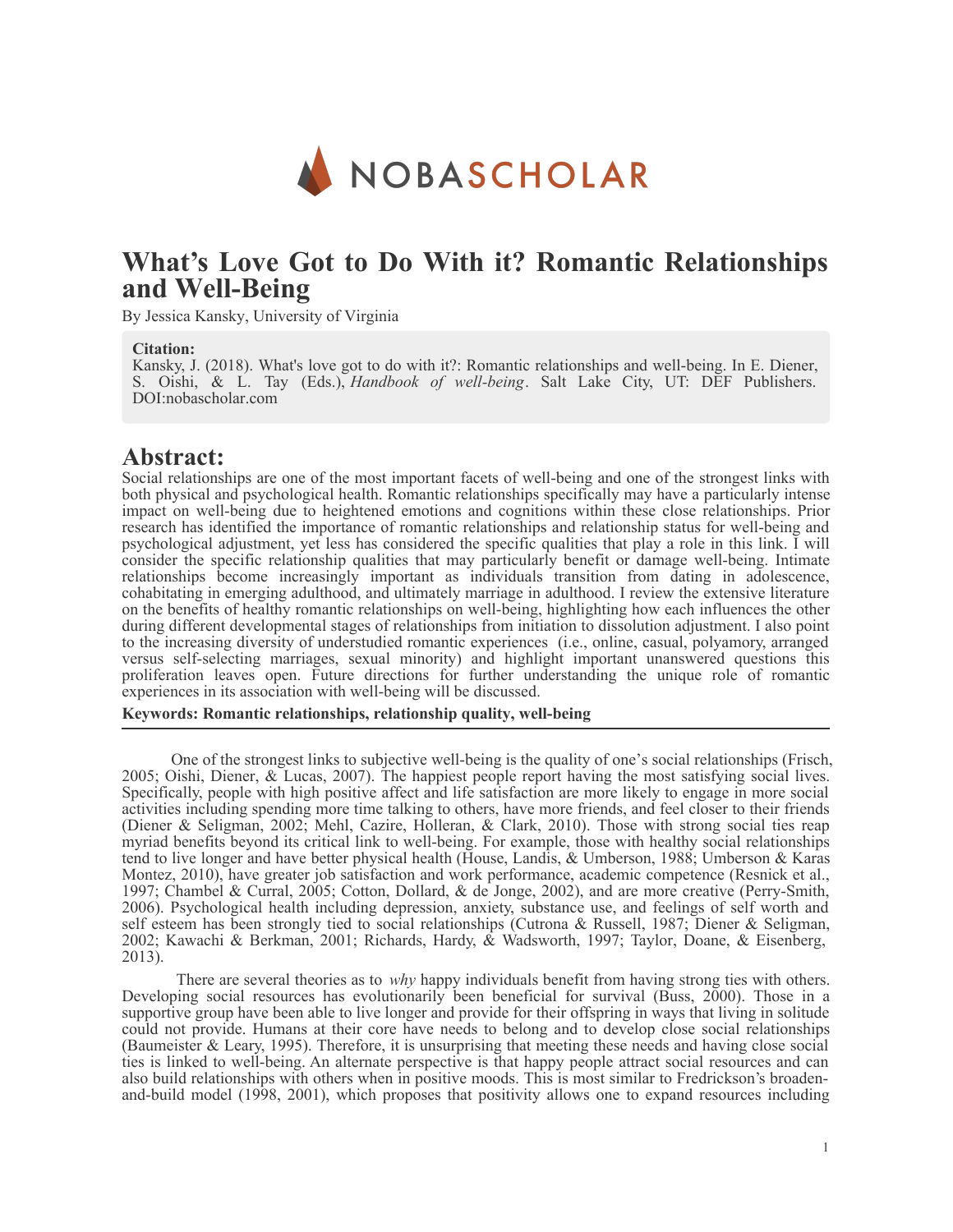one's social network and relationships because they already have a strong foundation of met needs (Fredrickson, Cohn, Coffey, Pek, & Finkel, 2008). Being in a positive mood allows individuals the flexibility and freedom to explore and invest in social relationships because they do not have concern over immediate or imminent survival. Happy individuals can devote more time towards building close social relationships increasing their social capital that is especially useful in future times of stress.

Yet another perspective lies in a functional account of emotions, which proposes that affect guides behaviors through a series of rewards and punishments, and that social relationships and interactions can be especially important influences in generating informative and evocative functions (Keltner & Haidt, 2001; Keltner & Kring, 1998). Positive emotions indicate that a particular interaction or behavior is going well and sends a reward signal to the individual to reinforce that behavior. This in turn leads to a greater likelihood of repeating the behavior in the future. Rather than simply providing feedback as information, positive feelings can also evoke positive feedback from others through pleasant conversations, activities, or games which all serve to continue building healthy relationships.

Rather than simply having a large social network, social relationship *quality* may contribute to well-being in important ways. Social support specifically refers to the sense of being taken cared of, listened to, loved, and appreciated. Social support has been identified as a critical driver of both physical and mental health benefits (Cohen, 2004). Not only is the presence of social relationships important for well-being, but the quality, especially the perceived satisfaction and level of support, from these relationships influences our psychological health as well.

# **Romantic Relationships:**

### **Similarities and Differences with Other Relationships**

While social relationships in general have been extensively studied and linked to well-being, the focus for this chapter will be on one specific type of relationship. In particular, *romantic relationships* may be uniquely and powerfully related to subjective well-being. Romantic relationships differ from general social relationships in important ways, yet researchers have acknowledged the difficulty in defining a romantic relationship. One primary feature distinct between friendships and romantic relationships is a marked difference in intimacy (Moss & Schwebel, 1993). While close friends share intimate details of their lives, the role of intimacy involved in romantic relationships is typically deeper and more pervasive. Combined with intimacy, passion and commitment are two additional features central to romantic relationships (Sternberg, 1986). Ultimately, Sternberg proposes that the total amount of love depends on the overall sum of the three components, and the *type* of love depends on the strength of each component relative to each other. Depending on the relative strength of each feature, a relationship may be classified by different types of love including romantic, companionate, empty, infatuation, and consummate.

Further, all three components (i.e., intimacy, passion, and commitment) are associated with relationship satisfaction and their links to satisfaction vary over time as relationships evolve. All three components increase over time as couples transition from casual dating to monogamous dating to engagement (Gao, 2001). However, passion and intimacy tend to decline while commitment increases for married couples over time (Acker & Davis, 1992). Although all three components are associated with relationship satisfaction, commitment has the strongest association (Acker & Davis, 1992). Greater mismatches among the three qualities within couples are associated with greater relationship dissatisfaction (Sternberg, 1986; 1988; Sternberg & Barnes, 1985).

In addition to Sternberg's triangular theory of love, many other researchers have attempted to define and conceptualize love in order to empirically study this important relational quality. Many theorists have identified two major types of love: passionate and companionate (Fehr, 1988; Fischer, Shaver, & Carnochan, 1990; Hatfield & Rapson, 1993; Hatfield, Rapson, & Martel, 2007). Passionate love is often referred to as infatuation, erotic love, or romantic love. It is usually characterized by sexual feelings and intense emotions such as jealousy, passion, and anxiety. Alternatively, companionate love typically involves less intense emotions and is characterized by attachment, intimacy, trust, closeness, and commitment. Companionate love has also been referred to as storgic love (Lee, 1988). While theorists have proposed that passionate love declines over time and companionate love remains stable, empirical work has generally found a small decline in both types over time for married couples (Sprecher, 1999; Hatfield, Pillemer, O'Brien, & Le, 2008). Each type of love has an important role in a successful marriage and may account for different relationship and well-being qualities. For example, passionate love more strongly predicts positive and negative affect, while companionate love more strongly predicts life satisfaction (Kim & Hatfield, 2004). Hendrick, Dicke, and Hendrick (1988) found that passionate and companionate love are both positively related to relationship satisfaction.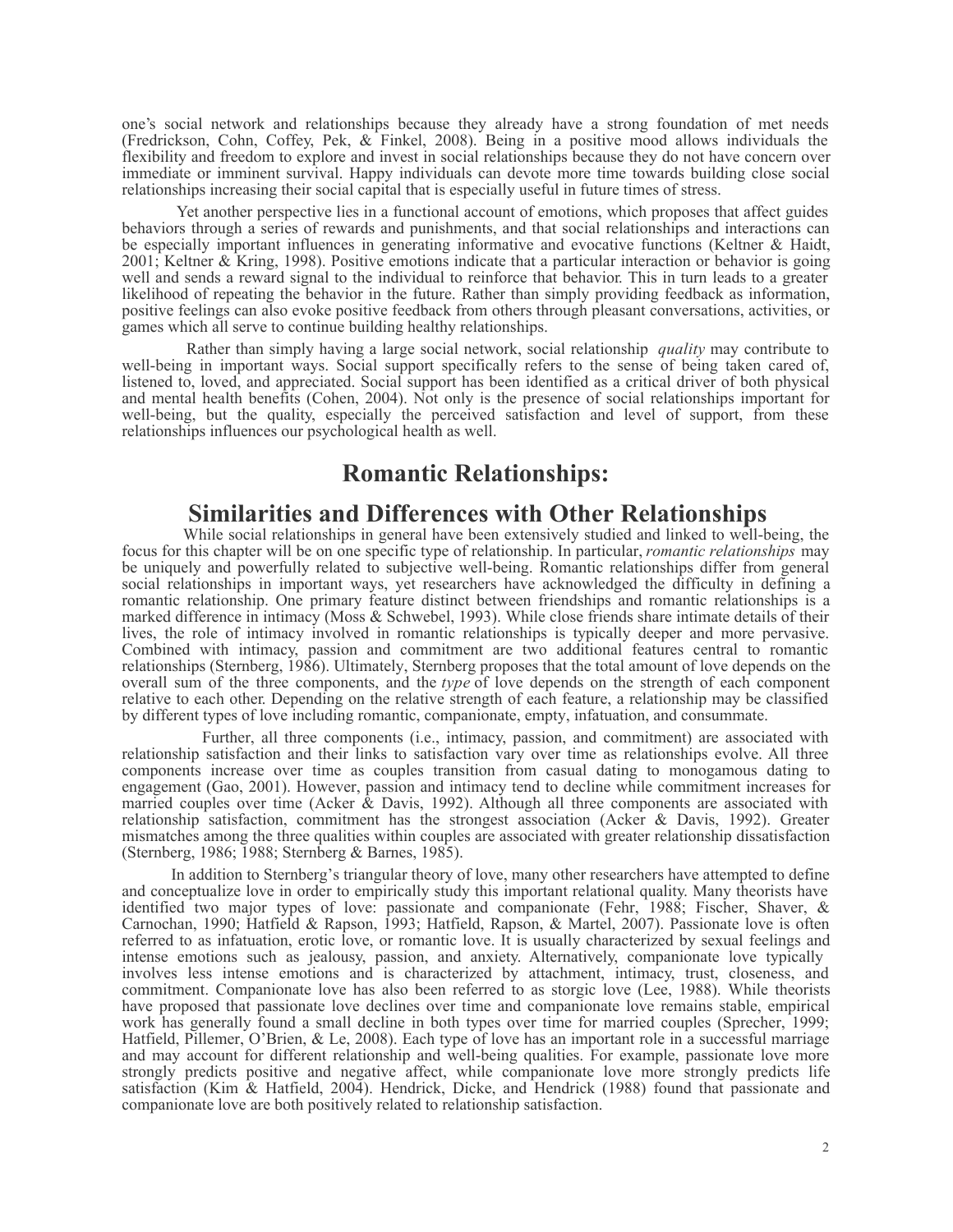In addition to the two main types of love, Lee (1977) defined six types of love *styles*. The three main love styles are eros (i.e., rooted in strong physical attraction), ludus (i.e., viewing love as a game, noncommittal), and storge (i.e., friendship evolving into a romantic relationship). The next three styles are combinations of the three main love styles including mania (i.e., possessive, jealous, anxious attachment to a partner reflected via the combination of eros and ludus), pragma (i.e., practical approach reflected via the combination of ludus and storge), and agape (altruistic love reflected via the combination of eros and storge). Hendrick and Hendrick (1986) developed a 42-item Love Attitude Scale that categorizes individuals into one of these six love styles. Subsequent analyses have linked the eros and agape styles to higher commitment and relationship satisfaction, while ludus is negatively associated with satisfaction and commitment (Frazier & Esterly, 1990; Hendrick, Hendrick & Adler, 1988; Morrow, Clark, & Brock, 1995). Individuals within couples who have different love styles tend to report lower quality relationships and satisfaction (Davis & Latty-Mann, 1987). In a cross-cultural study, the storge love style predicted subjective well-being in the United States and Portugal while eros and mania predicted well-being in the Mozambican sample (Galinha, Oishi, Pereira, Wirtz, & Esteves, 2014). Cross-cultural interpretations of love styles and their impact on well-being remain a vastly understudied area, but early findings point to important potential differences. Overall finding suggest that although there are many different types of love for romantic partners, those with eros and agape styles and those who have similar love styles tend to report better relationship quality and higher satisfaction.

The many different definitions and conceptualizations of love complicate attempts to assess the role of love in romantic relationship stability, quality, and satisfaction. Yet, the intimacy and intense feelings of love continue to be cited as qualities that make romantic relationships from other types of social relationships. In addition to these potentially unique aspects, romantic relationships typically include a sexual component as well, which set this type of relationship apart from others. Indeed, romantic love includes passion, exclusiveness, sexual intimacy and physical attraction, all of which are typically absent in other forms of love such as platonic or companionate (Gooch, 1989, Kaplan & Keys, 1997; Monsour, Betty, & Kurzweil, 1993). Although sexual attraction may be present in platonic love, it is typically not acted upon compared to the frequent utility of sexual attraction and intimacy in romantic love (Davis & Todd, 1982; Monsour et al., 1993). However, more recently there has been a rise of nonromantic sexual relationships (i.e., hookups; friends with benefits) especially common among emerging adults, complicating attempts to define a romantic relationship (see Garcia, Reiber, Massey, & Merriwether, 2012 for a review; Furman & Shaffer, 2011; Paul, McManus, & Hayes, 2000).

A primary framework for understanding romantic relationships comes from attachment theory (Bowlby, 1973; 1980). A crucial extension of Bowlby's attachment theory, which originally was proposed to explain parent-child relationships, is that adults may develop analogous attachment patterns to romantic partners. Similar to a mother being seen as the primary attachment figure in childhood, a romantic partner may be seen as the primary attachment figure in adulthood (Hazan & Shaver, 1987; Prager, 1995). The quality of interactions with an attachment figure when in distress helps shape the attachment style one is likely to adapt. A secure base, proximity seeking, and safe haven, which are characteristics of a strong and secure attachment figure, are transferred from parents to romantic partners. Eventually, a romantic partner will replace a parental figure as the primary attachment figure (Hazan & Shaver, 1994). When an attachment figure is perceived as emotionally unavailable or unreliable, one may be more prone to feel insecure and have doubts about the relationship; when a close other is perceived as available, reliable, trustworthy, and willing to provide support when needed, one is more likely to feel a sense of secure attachment, intimacy, support, and nurturance (Cassidy, 2000; Hazan & Shaver, 1994; Mikulincer, Shaver, & Pereg, 2003). Thus, adults in romantic relationships form a unique attachment to their romantic partner as compared to their level of commitment and engagement with other social partners.

Beyond attachment style, romantic love, intimacy, and passion, there are myriad other characteristics that might define a romantic relationship. Researchers have disagreed about what constitutes a romantic relationship, especially for unmarried couples. This is in part due to the changing norms of how people are defining their own relationships in the gray area of dating prior to a committed marriage during an era of proliferation of dating terms. I also want to acknowledge that this chapter will mainly focus on heteronormative relationships – mainly heterosexual populations that hold the Westernized view of relationship development towards self-selecting marriages. This is partially due to a lack of well-being research on alternate forms of relationships as well as due to lack of space to consider all relationship forms in the scope of this chapter. I will very briefly describe an overview of the research, and lack thereof, on "nontraditional romantic relationships" such as polyamory, online dating, arranged marriages, and sexual minority groups. Therefore, for the purposes of *this chapter*, a romantic relationship will be considered to be one, monogamous, self-selecting, committed relationship between two individuals. In the sections that follow, I will expand on the idea of attachment, intimacy, commitment, passion, and others as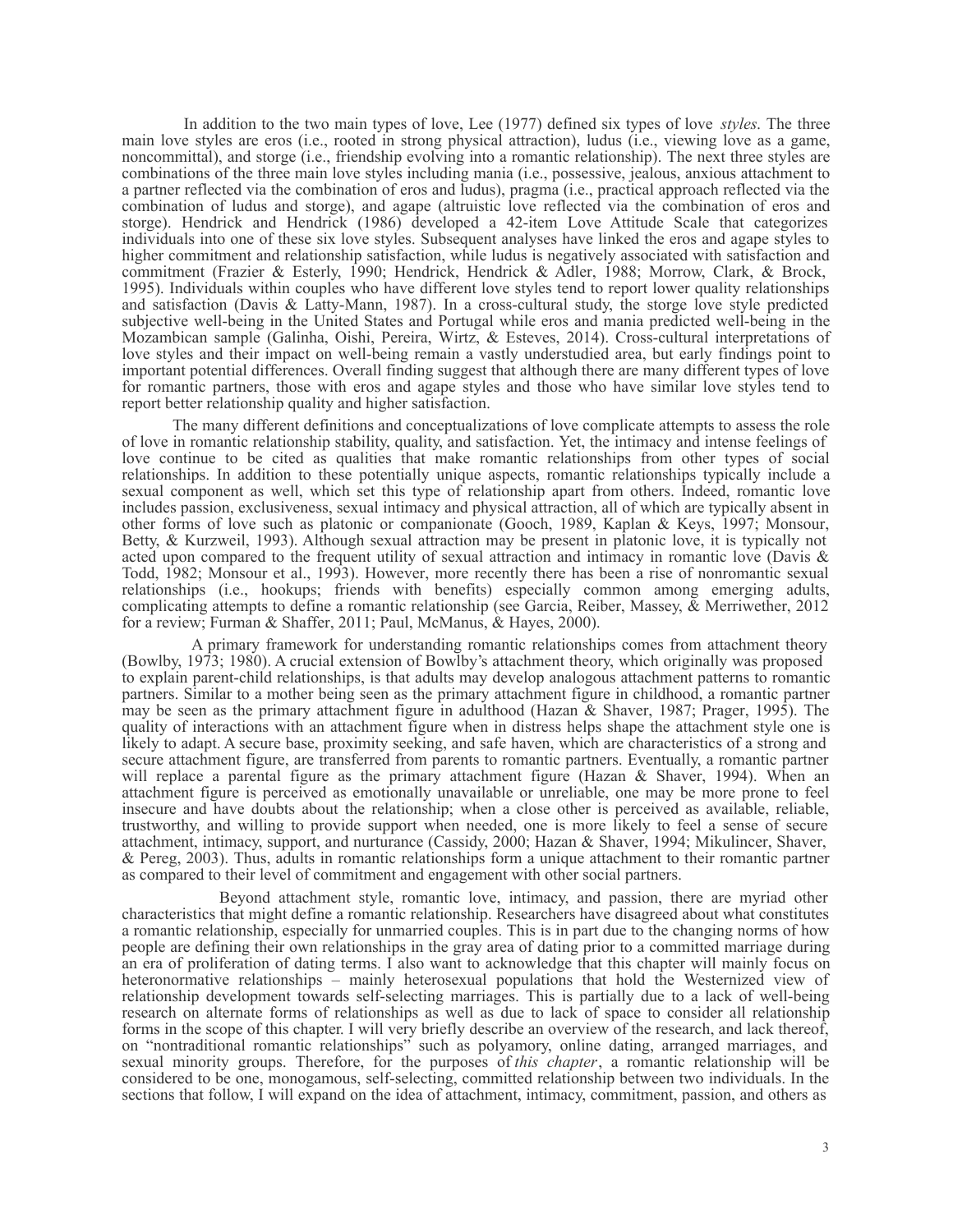important characteristics of romantic relationships and how they may relate to individual well-being and relationship satisfaction.

# **The Basics: Are Romantic Relationships Linked to Well-Being?**

In general, research has identified romantic relationships specifically as being uniquely related to subjective well-being. Marriage has been cited as one of the leading sources of both support and stress for adults (Walen & Lachman, 2000). Specifically, marriage has been linked to lower psychological distress and higher well-being in adulthood as well (Diener, Gohm, Suh, & Oishi, 2000; Efklides, Kalaitzidou, & Chankin, 2003; Glenn & Weaver, 1979; Holder, 2012; Wu & Hart, 2002). Even prior to marriage, romantic relationships are linked to one's overall sense of subjective well-being (Campbell, Simpson, Boldry, & Kashy, 2005; Dush & Amato, 2005; Keyes & Waterman, 2003). It is not simply the involvement in a romantic relationship that may account for the link to well-being, but the quality of that relationship as well (Myers, 2000).

In late adolescence, teens report feeling the greatest levels of support but also perceiving the greatest amount of conflict from their romantic partners as compared to from their peers or parents (Furman & Shomaker, 2008). While social relationships across the lifespan are important for well-being, romantic relationships gain in importance and salience as a major aspect of one's identity steadily throughout late adolescence, young adulthood, and eventually adulthood (Giordano, Longmore, & Manning, 2001; Seiffge-Krenke, 2003; Umberson & Karas Montez, 2010). It will be critical to discuss how romantic experiences influence well-being and vice versa as individuals' needs, goals, and values in a relationship developmentally change over time. Additionally, there are developmental differences in romantic relationships across the lifespan, which can also change the strength of the link between intimate relationships and well-being. The developmental differences of romantic experiences and their association with well-being will be discussed.

Given the developmental perspective of the centrality of maintaining intimacy within a romantic relationship in young adulthood, it is not surprising that one's relationship status and quality of their romantic partnership are linked to physical and mental health. Prior findings consistently point to the marriage benefit in terms of less mental illness, distress, substance abuse, physical health complaints, mortality, and morbidity (Gove, 1972; Horwitz, White, & Howell-White, 1996; Umberson, 1987; Waite, 1995). Romantic relationships generally are sources of high well-being, intimacy, companionship, and happiness for emerging adults prior to marriage as well (Berry & Willingham, 1997; Demir, 2010; Diener et al., 2000; Johnson, Kent, & Yale, 2012).

# **Let's Get Specific:**

### **What Qualities are Linked to Well-Being?**

We see growing evidence that it is not simply relationship status that accounts for the benefits for well-being. The *quality* of a romantic relationship as well as how *satisfied* one is with their relationship and partner are both essential to assess as well. Subjective well-being encompasses affect and global life satisfaction judgments; however, it can also include subjective evaluations of specific life domains including social relationships, work performance, or citizenship. Prior findings suggest that global subjective well-being and domain-specific relationship satisfaction are highly correlated, which one would expect given the strong link between well-being and relationships. Relationship quality has been found to positively correlate with well-being in terms of more satisfied individuals reporting higher levels of happiness, life satisfaction, and positive affect and lower levels of negative affect (Dush & Amato, 2005; Dyrdal, Roysamb, Nes, & Vitterso 2011; Love & Holder, 2015). Importantly, relationship satisfaction is associated with higher levels of subjective well-being regardless of relationship status (Dush & Amato, 2005). Indeed, feeling satisfied with one's relationship status, regardless of what that relationship status is, predicts higher life satisfaction but is less tied to emotional and psychological well-being (Adamczyk, 2017). Interestingly, relationship satisfaction has been linked to idealistic, rather than realistic, views of a romantic partner (Murray, Holmes, & Griffin, 1996) pointing to a potential positivity bias towards partners among those high in relationship satisfaction.

Relatedly, sexual satisfaction has been another relationship domain that is linked to relationship quality, satisfaction, and well-being. In a review, Sprecher and Cate (2004) found that sexual satisfaction is significantly related to relationship stability and quality. Prior findings also indicate that changes in sexual satisfaction are linked to changes in relationship satisfaction, love, and commitment to a partner in unmarried couples (Sprecher, 2002). Key components of the link between sexual and relationship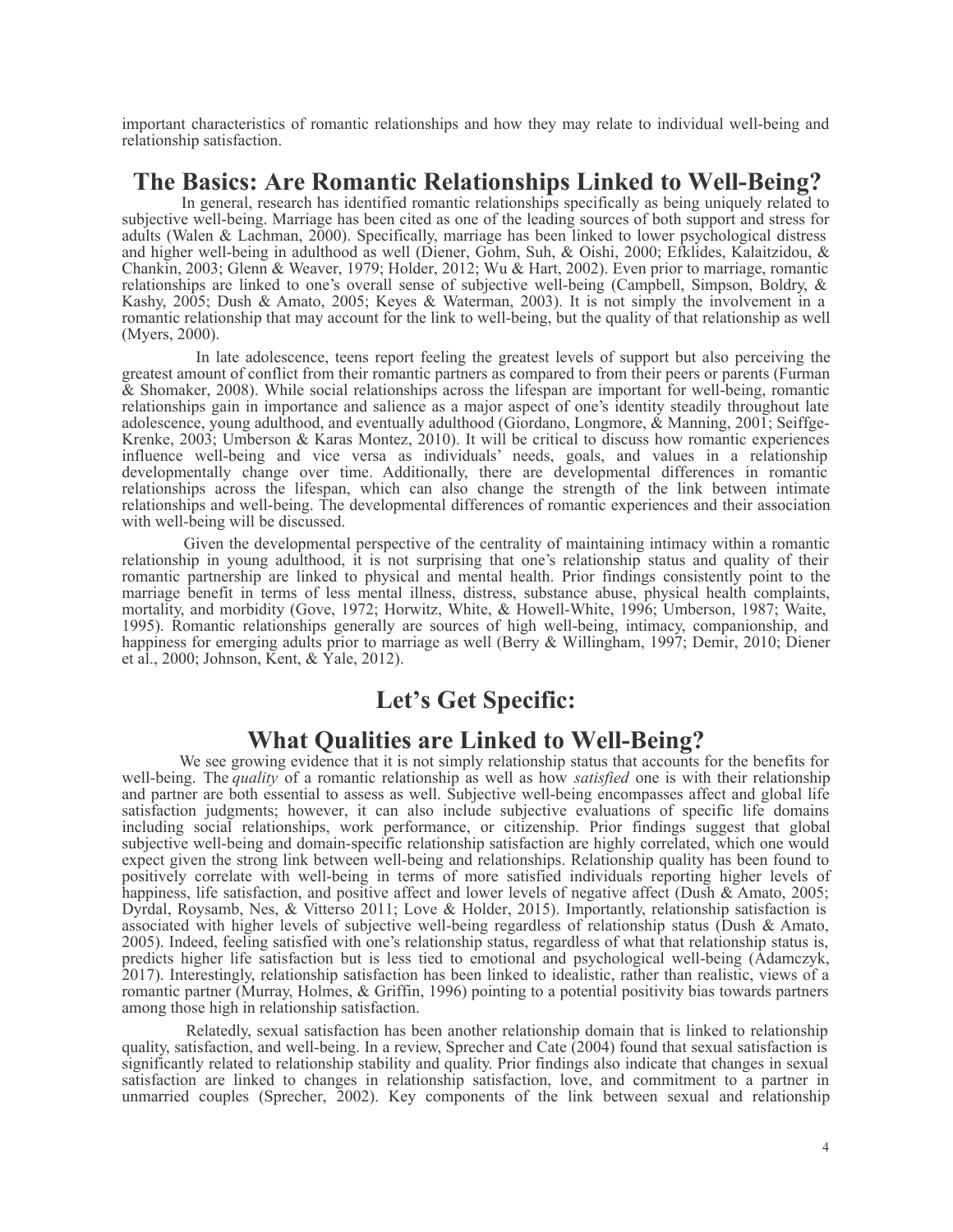satisfaction is likely communication and sexual expression (Sprecher, Metts, Burleson, Hatfield, & Thompson, 1995). Given the importance of intimacy that is a hallmark and defining feature of romantic relationships compared to its role in other social relationships, it is not surprising that sexual satisfaction is an important characteristic. Being able to communicate with a partner about sexual needs and to receive what one desires are both important aspects of high levels of sexual and relationship satisfaction, and this communication is likely highly linked to overall intimacy.

Many other important qualities beyond intimacy emerge as essential factors for overall well-being. Poor marital quality has been linked to poor immune and endocrine functioning, depression, anxiety, and problem behaviors (Kiecolt-Glaser & Newton, 2001; Sampson, Laub, & Wimer, 2006; Umberson & Williams, 1999). High conflict and hostile relationships are linked to poor mental health reflected in greater rates of depression, anxiety, aggression, and substance abuse (Hawkins & Booth, 2005; Horwitz, McLaughlin, & White, 1998; Umberson, Williams, Powers, Liu, & Needham, 2006; Whisman, 2007). Demir (2008) found that for emerging adult couples, emotional security and companionship were the strongest predictors of happiness and when combined with the qualities of reliable alliance, help, selfvalidation, and intimacy, accounted for 13% of the variance in happiness. In adulthood, commitment, trust, and intimacy in romantic relationships emerge as being especially highly related to subjective well-being (Drigotas, Rusbult, & Verette, 1999; Mehta, Walls, Scherer, Feldman, & Shrier, 2016; Uysal, Lin, Knee, & Bush, 2012). We begin to see that while there are common qualities that are beneficial across developmental stages, it is worthwhile to assess which qualities may be more influential and important than others for unmarried versus married couples.

Another key mechanism that acts as a moderator between many relationship qualities and overall well-being is attachment style. A secure attachment style is strongly linked to high quality romantic relationships (Banse, 2004; Simpson, 1990) and securely attached individuals report relationships with greater commitment, trust, and satisfaction (Simpson, 1990) which are qualities that have previously been identified as critical to relationship satisfaction and well-being. Secure attachment has been linked to higher levels of subjective well-being, while insecure attachment styles (i.e., avoidant and anxious) are negatively related to well-being (La Guardia, Ryan, Couchman, & Deci, 2000; Li & Fung, 2014; Schiffrin, 2014; Van Buren & Cooley, 2002). Attachment security can also predict relationship stability, or whether unmarried couples tend to remain together or break up (Duemmler & Kobak, 2001) as well as whether one chooses to enter into a committed relationship (Schindler, Eagundes, & Murdock, 2010). Specifically, attachment anxiety is associated with a strong desire to commit while attachment avoidance is related to lower levels of commitment and willingness to enter a committed relationship (Morgan & Shaver, 1999; Schindler et al., 2010).

Those with secure attachment styles may feel most comfortable and confident in themselves and the relationship which allows the healthy qualities of trust, communication, intimacy, and others to foster more naturally and to a greater extent compared to individuals who are avoidant or anxious in their attachment styles. Indeed, Leak and Cooney (2001) found that secure attachment was positively related to self determination and that together they both related to higher well-being and mental health. Further, the link between secure attachment and satisfaction was mediated by commitment and intimacy, again pointing to a strong link between attachment styles and other romantic qualities (Madey & Rodgers, 2009). Following from above, insecure attachment styles were related to lower levels of sexual satisfaction (Butzer & Campbell, 2008).

Finally, what many people may consider to be crucial in romantic relationships, in addition to support, sexual intimacy, and healthy conflict management, love is also a component of relationship and individual well-being and satisfaction. Married couples tend to identify love as being the most important quality that makes them feel close, connected, and committed to their spouse (Riehl-Emde, Thomas, & Willi, 2003). Even in unmarried couples, love emerges as strongly linked to satisfaction (Hendrick et al., 1988). Love, romance, and intimacy are all positively associated with well-being but this link may be stronger for females than males (Love & Holder, 2015). While beyond the scope of this chapter, gender differences in romantic experiences are important to consider in relationship research, which I will highlight in the concluding section on future directions.

Overall, it is clear that intimate partnerships greatly impact one's physical and emotional health in both positive and negative ways depending on relationship status and quality. It is also evident that many of these relationships are bidirectional – higher quality relationships can benefit well-being while higher levels of well-being foster qualities that can enhance relationship satisfaction and functioning. Although many couples report love as being the most important aspect of their relationship satisfaction, findings also point to the qualities of attachment, support, intimacy, companionship, and sexual satisfaction as being critical to relationship satisfaction and well-being as well.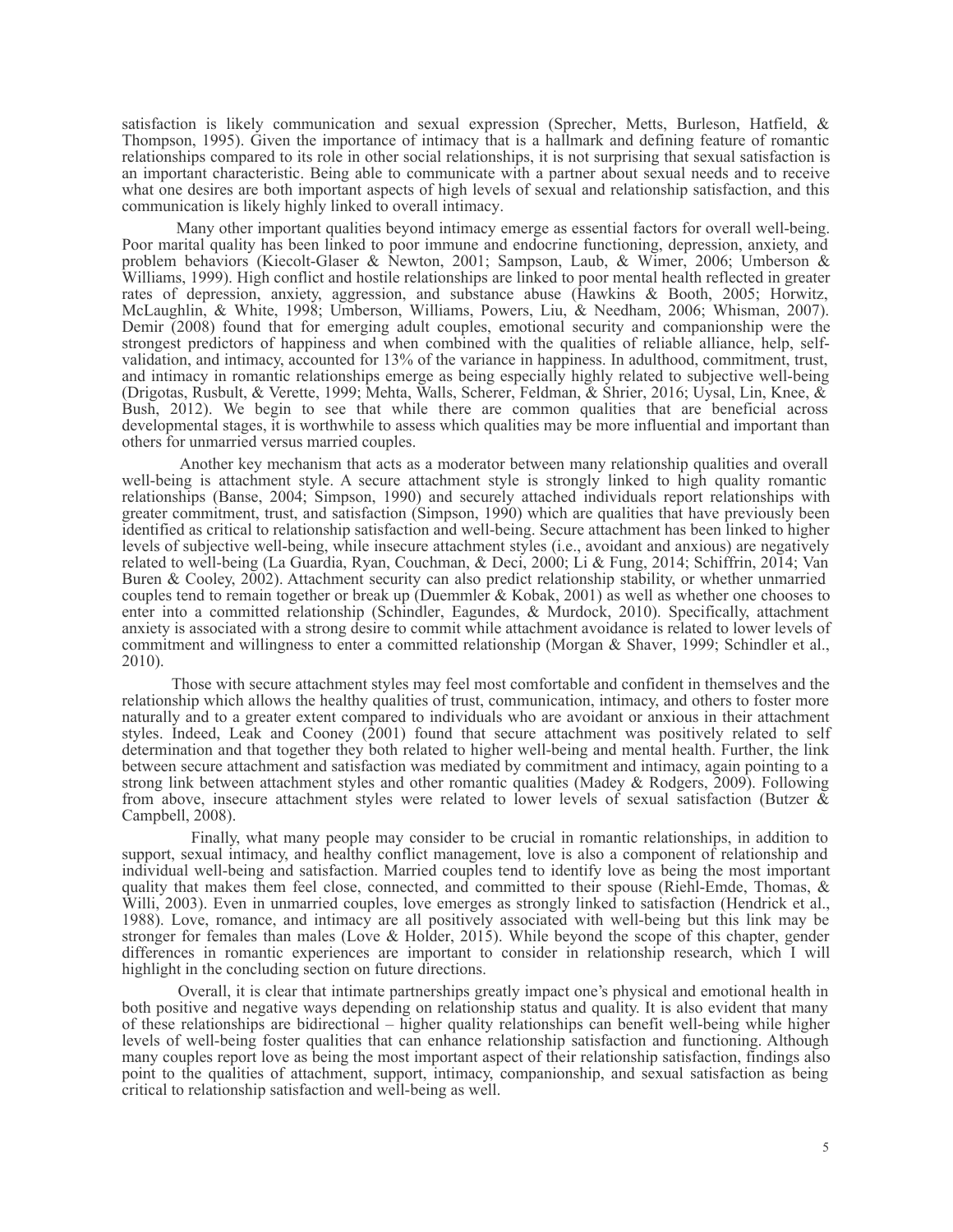### **The Mechanism: Why are Romantic Relationships**

### **Linked to Well-Being?**

Romantic relationships may uniquely contribute to well-being for several reasons. First, successfully navigating romantic relationships is identified as a primary developmental task of emerging adulthood (Arnett, 2000; Roisman, Masten, Coatsworth, & Tellegen, 2004). Happiness has been associated with success in different life domains, especially the domains that are most pertinent to the appropriate developmental stage (Lyubomirsky, King, & Diener, 2005). Thus, failure to meet the goal of maintaining intimacy with a romantic partner during early adulthood may be linked to poorer well-being, self-esteem, and psychological health. Indeed, abstaining from dating until early adulthood has been linked to a host of negative outcomes including poor psychosocial functioning (Lehnart, Neyer, & Eccles, 2010; Rauer, Pettit, Lansford, Bates, & Dodge, 2013).

One possible mechanism for the link between relationship status and well-being is that maintaining a romantic relationship is seen as a socially appealing marker of success during early adulthood. Those unable to form close relationships with others by adulthood in the form of a committed, monogamous relationship may be more likely to experience lower well-being and greater levels of mental distress. Evidence for this mechanism is suggested by cultural findings on the link between marriage and wellbeing. Diener and colleagues (2000) found that the benefit of being married was smaller in collectivist nations and in nations where there was a high tolerance of divorce. They argue that in cultures where divorce is considered taboo, unmarried individuals' well-being may be impacted in a greater magnitude as compared to nations where divorce is more common and acceptable (Gibbs, 1969; Glenn & Weaver, 1988; Stack, 1990). Thus, in societies where committed romantic relationships are valued as a cultural norm, failing to meet this goal may lead to poor psychological health and well-being. Related to developmental goals, one's well-being may be more impacted by failing to meet the intimacy goal during young adulthood as compared to earlier in adolescence. Thus, the context and cultural expectations for romantic relationships are likely powerful influences on the link between intimate relationships and well-being.

Beyond the socially constructed need to find one committed romantic partner in adulthood, marriage may serve a more general and universal human need: social support. Recall that evolutionarily, developing social support and resources is beneficial for survival (Baumeister & Leary, 1995; Buss, 2000). Prior researchers have suggested that marriage can fulfill this need via providing companionship and thus fighting against loneliness (Glenn, 1975; Glenn & Weaver, 1979; Rook, 1984). Indeed, Fromm (1956) suggested that the concept of love developed over time as a way to combat loneliness and emotional and social isolation. Thus, the evolutionary benefit of general social support may naturally extend to the positive outcomes associated with having a strong, supportive marital partner (for a review see Eastwick, 2016). Happy people may be more likely to attract and maintain a healthy romantic relationship while unhappy individuals struggle to find a suitable partner or to maintain a stable relationship over time (Diener & Diener McGavran, 2008). Further, mate selection theorists have identified a preference for pleasant personality characteristics (Buss & Barnes, 1986) indicating those with high well-being may be more desirable mates. Successful romantic relationships may have also provided the financial, emotional, and social support associated with greater likelihood of successful reproduction as well. Married individuals benefit from having a partner to share life's burdens, problems, and struggles with which can help boost trust and intimacy between partners and decrease the distress linked to life's hardships (Gove, Style, & Hughes, 1990; Williams, 1988). Not only are partners beneficial for providing support when one is undergoing stress, but they also provide the opportunity to reciprocate with support as well. Providing care, love, and support for a spouse may boost one's self-esteem, provide greater purpose in one's life, and increase sense of mastery over a salient developmental task (Gove et al., 1990).

Providing instrumental support via division of labor in the home may also be beneficial for individuals as they share the burden of everyday tasks rather than solely providing everything for themselves. Blumstein and Schwartz (1983) found couples who agree on a suitable division of labor for financial and household responsibilities report the highest relationship satisfaction. Further, marital happiness and conflict were both related to satisfaction with division of labor (Suitor, 1991). One's own hours and perception of partner's hours spent on housework and paid work all seem to influence marital satisfaction (Stevens, Kiger, & Riley, 2001). Sharing of household and work tasks is an ongoing discussion and negotiation for many couples, highlighting the importance of communication. The perception of *why* partners provide help is also linked to well-being and satisfaction. For example, sacrifices and helping with approach motives (i.e., focusing on increasing positive outcomes) is associated with greater well-being and higher relationship quality, while those with avoidance motives (i.e., focusing on decreasing negative outcomes) is linked to lower well-being, relationship quality, and relationship stability (Gable & Reis,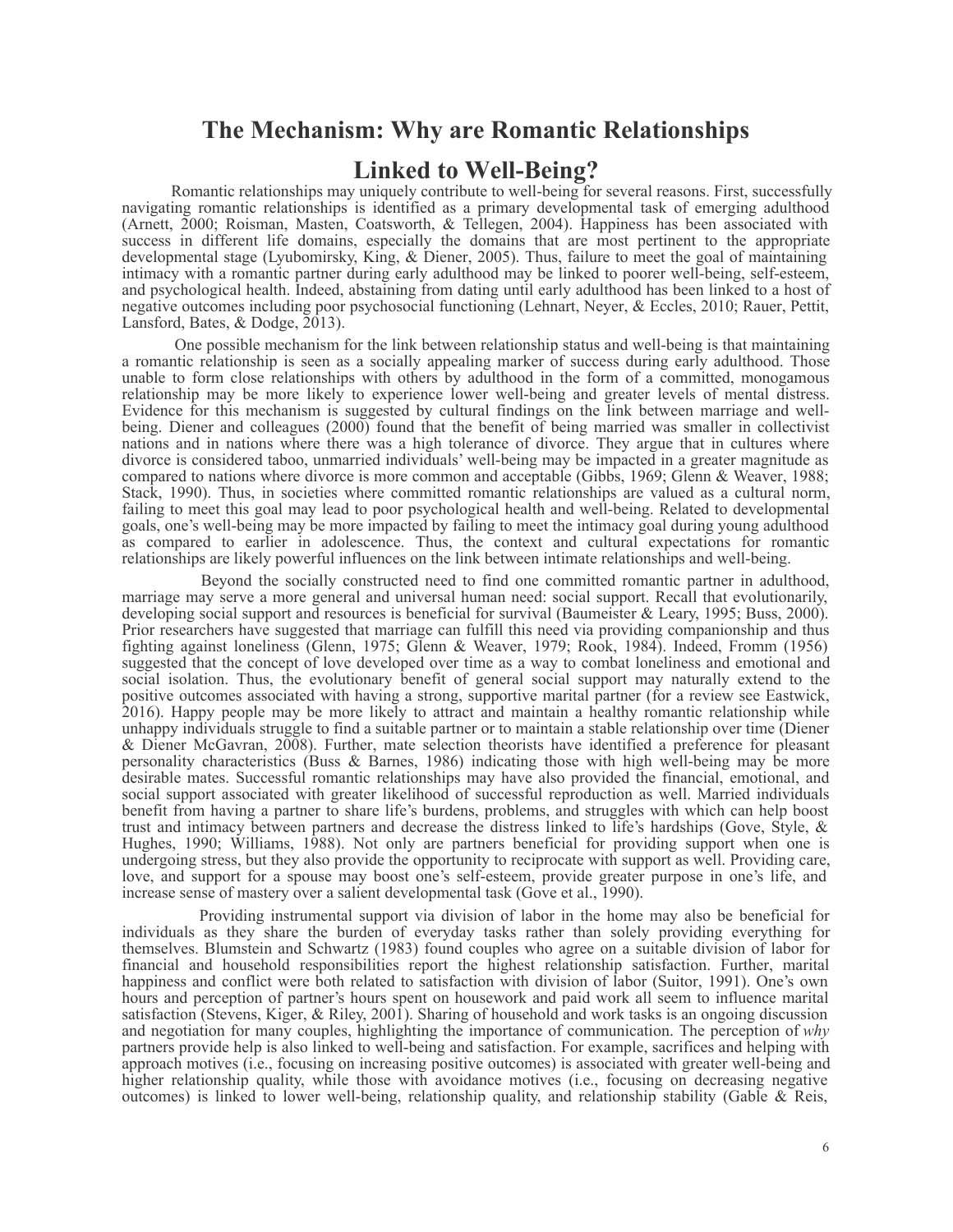2001; Impett, Gable, & Peplau, 2005). Thus, agreeing on division of labor and interpretation of partner's motives are important for relationship and individual well-being. With more dual-income families becoming the common family dynamic, more research regarding division of labor and subsequent satisfaction for relationship and individual well-being is warranted.

Beyond the role of a romantic partner in providing social support when conflict, distress, or other negative events arise, the utility of sharing positive news and confiding in a romantic partner may also help explain the link between relationship status and well-being. While friends can also provide social outlets to share good news, a romantic partner is often someone of greater trust, intimacy, emotional connection, and importance. Thus, romantic partners may particularly benefit from sharing and responding to positive news. Gable, Gonzaga, and Strachman (2006) found that how partners respond to good news is more closely related to relationship stability and well-being than how they respond to bad news. In particular, responding in an active-constructive manner as compared to passive-constructive, passive-destructive, or active-destructive, is important for individual and relationship well-being and satisfaction (Gable, Reis, Impett, & Asher, 2004). Thus, capitalizing on the positive experiences and events a romantic partner discloses may boost relationship functioning and well-being.

Yet another potential mechanism that explains the well-being and romantic relationship link is felt understanding. Feeling understood by others generally is associated with higher well-being (Reis, Clark, & Holmes, 2004; Reis, Lemay, & Finkenauer, 2017). Related to capitalizing on sharing positive news with a romantic partner, perhaps feeling heard and understood also helps boost well-being between individuals in a relationship. The impact of feeling understood by a romantic partner may be particularly salient for wellbeing, relationship satisfaction, and conflict management between partners (Gordon & Chen, 2016). In general, knowing a partner well is linked to greater intimacy and relationship satisfaction (Gottman, 1994; Gottman, Coan, Carrere, & Swanson, 1998; Swann, De la Ronde, & Hixon, 1994). Knowing a partners' attitudes and well-being is associated with greater relationship satisfaction, perceived support from partner, and life satisfaction and lower negative affect and depression (Moore & Diener, in press; Moore, Uchino, Baucom, Behrends, & Sanbonmatsu, 2017). Thus, feeling understood by a partner may provide greater emotional support, intimacy, and other important mental health and relationship benefits that lead to greater well-being overall. A romantic partner may be the closest, most intimate relationship someone has in his or her adult life. The felt understanding one perceives from this romantic partner may thus especially impact well-being, as feeling understood by the person one is closest too seems to carry more weight than felt understanding from strangers, friends, or other social relationships. A successful, healthy romantic relationship in which both partners perceive great understanding and familiarity with each other is likely to have psychological and relationship benefits.

Alternative explanations exist that may account for the link between romantic involvement and well-being that focus on the quality of these partnerships. Happy individuals may be able to provide for their partner in terms of support, intimacy, and emotional expressivity compared to individuals lower in well-being. Positive affect has been linked to greater feelings of intimacy and warmth toward a partner while negative affect is linked to decreased feelings of intimacy (Berry, Willingham, & Thayer, 2000; Demir, 2008; Gleason, Iida, Shrout, & Bolger, 2008; Prager, 1995; Sprecher, 1999; Williams, Connolly, & Segal, 2001). While intimacy is one example, it is likely that affect may play a role in the development of trust, sexual satisfaction, support, communication, and companionship which have all been identified as important relationship qualities linked to well-being.

# **Romantic Developmental Differences:**

### **Adolescence, Emerging Adulthood, and Adulthood**

#### **Adolescence**

Although research on romantic relationships and well-being have largely focused on marriage in adulthood, it is widely recognized that romantic experiences come online much earlier and that these experiences are influential to concurrent well-being and romantic development over time. Adolescents begin experimenting with dating as early as 12 years old when about 25% report involvement in some type of romantic relationship with an average relationship duration of 5 months (Carver, Joyner, & Udry, 2003). Nearly half of adolescents report being involved in a romantic relationship by the age of 15; by age 18, more than three quarters of adolescents report engaging in romantic involvement and on average, these relationships last much longer – on average 20 months (Carver et al., 2003).

Per a review of romantic development theories by Meier and Allen (2014), normative romantic exploration begins in early adolescence, which typically involves group dating and is relatively short in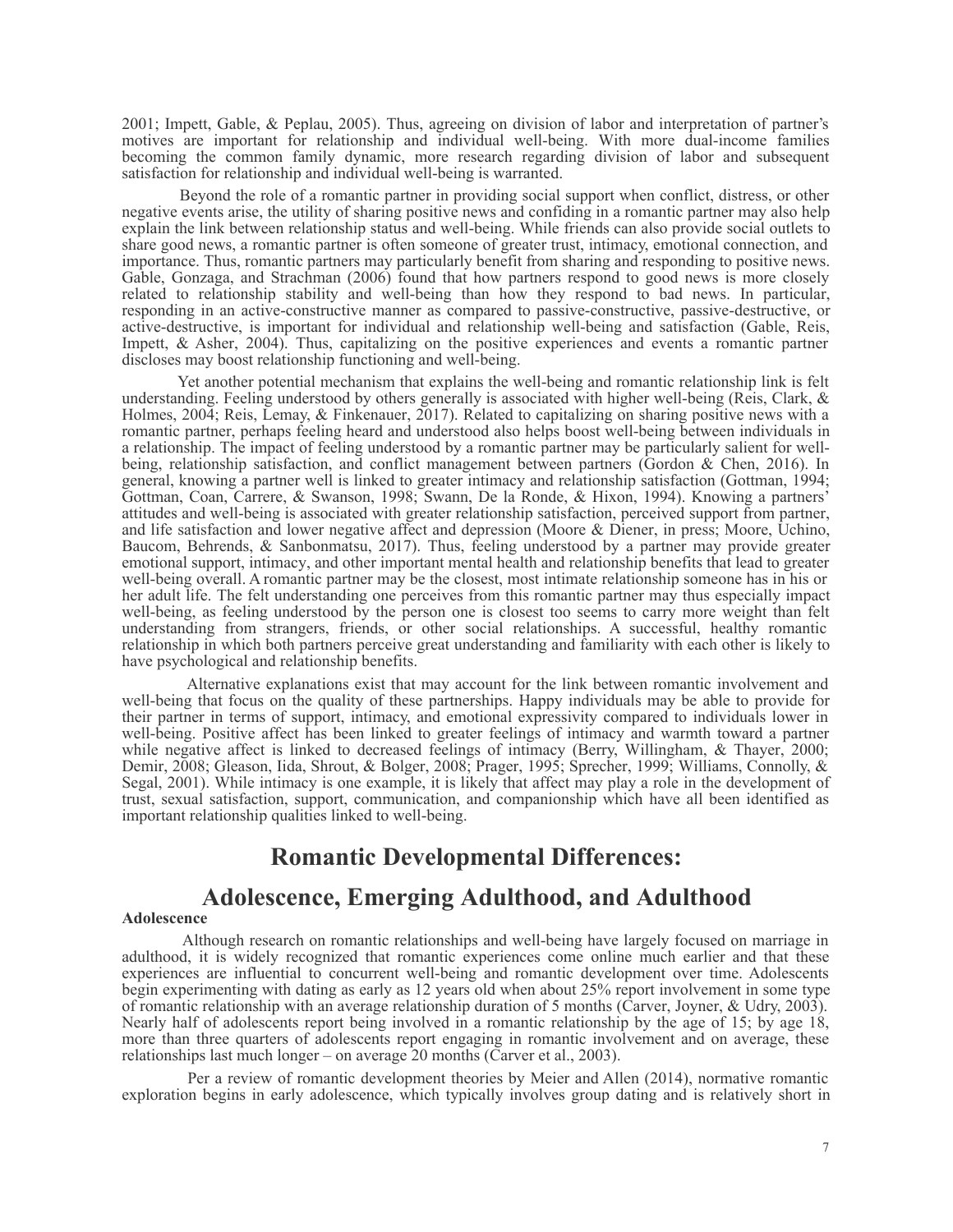duration. In mid-adolescence, multiple short-term relationships with an increased emphasis on sexual and emotional intimacy become common. By late adolescence and into adulthood, one exclusive, sexual, committed relationship becomes the normative experience. Early adolescent romantic experiences are characterized as being more affiliative and companionate as compared to late adolescent romantic relationships which tend to be more committed, supportive, and loving (Shulman & Kipnis, 2001; Shulman & Scharf, 2000).

While maintaining intimacy within romantic relationships is not considered a primary developmental goal until emerging adulthood, teens personally consider navigating intimate relationships as important for their psychosocial lives. The majority of teenagers report at least one exclusive relationship experience by the end of adolescence and the prevalence and importance of engaging in intimate relationships increases during the transition into young adulthood (Carver et al., 2003; Furman & Shomaker, 2008; Giordano, Manning, Longmore, & Flanigan, 2012; Reis, Lin, Bennett, & Nezlek, 1993). Romantic relationships have been linked to both negative behaviors and poor psychological health and well-being (Davies & Windle, 2000; Furman & Collins, 2009; Neemann, Hubbard, & Masten, 1995; Thomas & Hsiu, 1993; van Dulmen, Goncy, Haydon, & Collins, 2008; Zimmer-Gembeck, Siebenbruner, & Collins, 2004).

However, romantic exploration is common and normative among adolescents, and thus teen dating also been linked to positive developmental outcomes as well in terms of later well-being and future romantic relationships. Evidence suggests that while romantic experiences in *early* adolescence are more strongly linked to problematic behaviors, the link decreases in magnitude for romantic experiences that occur in late adolescence (Neemann et al., 1995). Instead, adolescents who were involved in romantic relationships by the end of high school were more likely to marry and cohabitate in early adulthood (Raley, Crissey, & Muller, 2007). High quality adolescent romantic relationships have been linked to positive relationships and a range of psychosocial benefits including positive commitment in relationships in early adulthood, fewer externalizing problems, higher levels of social support, and greater social competence, self-worth, and self-esteem (Collibee & Furman, 2015; Collins, 2003; Connolly, Craig, Goldberg, & Pepler, 1999; Connolly & Konarski, 1994; Furman, Low, & Ho, 2009; Masten et al., 1995; Raley et al., 2007; Seiffge-Krenke, 2003; van Dulmen et al., 2008). Specifically, support and self-disclosure have been identified as essential predictors of successful adolescent relationships (Hansen, Christopher, & Nangle, 1992). Overall, we see that romantic relationships begin during adolescence and that these early experiences can have important links to well-being and romantic trajectories over time.

#### **Emerging Adulthood**

Successfully navigating intimate relationships is recognized as a primary developmental task of early and emerging adulthood (Barry, Madsen, Nelson, Carroll, & Badger, 2009; Clark & Beck, 2010; Erikson, 1982; Roisman et al., 2004). Indeed, recent societal changes have delayed the age of first marriage for young adults, which has led to the relatively new conceptualization of emerging adulthood as a distinct developmental stage ranging from ages 18 through 29 (Arnett, 1998, 2000). Especially common during this time is a period of exploration as individuals aim to blend romantic, personal, and career lives together which partially accounts for the delayed entrance into long-term stable relationships (Shulman & Connolly, 2013). Thus, emerging adulthood can be characterized by a series of romantic relationships that vary in the extent of commitment, intensity, and intimacy (Cohen, Kasen, Chen, Hartmark, & Gordon, 2003).

However, the trend for emerging adults to explore several romantic options during the 20-something years does not necessarily mean that these romantic experiences are not as important or influential for development and well-being. Remaining single or engaging in a series of various types of non-committal romantic relationships (i.e., hooking up, friends with benefits, casual dating) is often a conscious, intentional decision for these young adults (Katz & Schneider, 2013; Paul, McManus, & Hayes, 2000**;** Puentes, Knox, & Zusman, 2008; Shulman & Connolly, 2013). Emerging adults may place career, travel, or friendship priorities ahead of finding "the one" and as such the characteristic romantic exploration is a choice rather than due to a deficit in connecting with a partner for a monogamous relationship. Shulman and Connolly (2013) argue that young adults may deliberately choose to pursue work or school goals rather than continue or initiate a long-term, monogamous, committed romantic relationship. Other researchers have an optimistic view of this romantic exploratory period. For example, Marcia (2002) suggests that it is healthy to explore available options prior to making a decision and this can extend to romantic exploration for a marriage partner as well.

Perhaps paradoxically, emerging adults are still placing a high value on romantic relationships during this time frame. Schulenberg, Bryant, and O'Malley (2004) found that emerging adults report stronger ties between their well-being and successfully meeting the goal of romantic exploration and intimacy, than between well-being and progress in reaching other developmentally-salient goals such as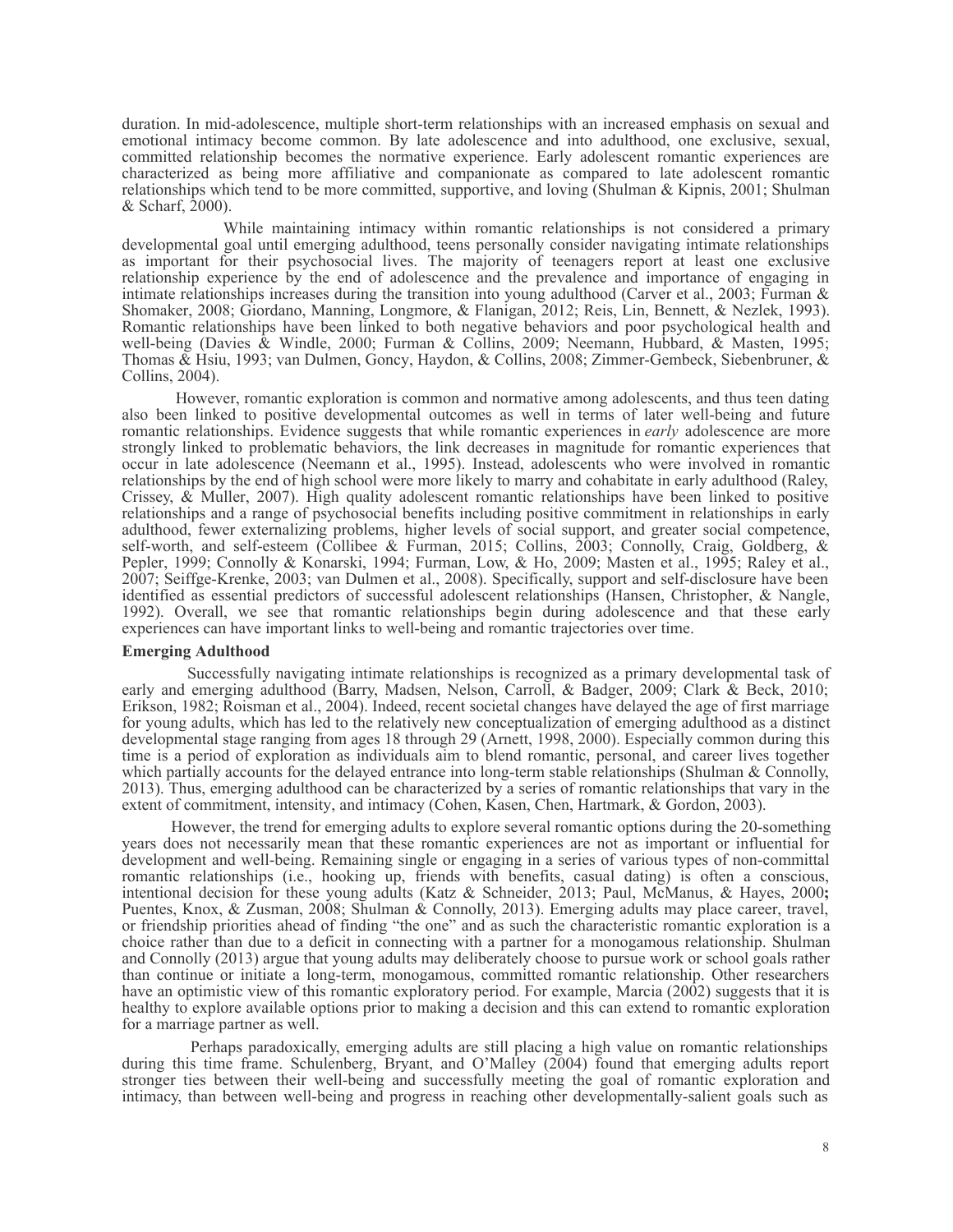avoiding substance use, maintaining close friendships, reaching educational achievements, or achieving financial independence. For those in a romantic relationship, their partner is often identified as a greater influence on well-being compared to parents or friends (Demir, 2010; Meeus, Branie, van der Valk, & De Wied, 2007). Compared to in adolescence, high quality romantic relationships in emerging adulthood are more strongly linked to well-being and relationship satisfaction, indicating a developmental shift in centrality of intimate relationships to well-being (Collibee & Furman, 2015; Meeus et al., 2007). There is some evidence suggesting that college students who are in committed relationships report higher levels of well-being compared to their single peers (Braithwaite, Delevi, & Fincham, 2010) and that those young adults who get and stay married report higher levels of well-being compared to their single peers (Horwitz, White, & Howell-White, 1996). Further, college students often report their romantic relationship as the closest and most meaningful type of relationship they have (Snyder, Berscheid, & Omoto, 1989). However, others have found little to no difference in long-term impacts on well-being between those who have casual hook up relationships and those in committed romantic relationships (Furman & Collibee, 2014; Vrangalova, 2014).

Given that emerging adulthood is a relatively new developmental stage, it is not surprising that we see mixed findings for whether and to what extent the characteristic romantic exploration is related to concurrent or long-term well-being. One particularly interesting area of open research will be to further assess whether different types of romantic relationships (casual relationships, open relationships, friends with benefits, hooking up) impact individual and interpersonal development and well-being to different degrees.

#### **Adulthood**

Historically, research on romantic relationships has focused on married couples. As outlined above, prior findings consistently point to what may be referred to as the marriage benefit. Namely, that being married serves a positive function in general such that those who are married tend to reap benefits in terms of both physical and mental health (Dush & Amato, 2005; Wu & Hart, 2002). However, even in adulthood, we see varying relationship stages and transitions taking place that are each related to well-being in different ways. Those who are married are happier than those who are cohabitating, casually dating, monogamously dating, or rarely date (Dush & Amato, 2005). Even after controlling for relationship satisfaction, relationship status in adulthood was found to remain linked to well-being. Further, with each increase in relationship commitment level, there was an increase in subjective well-being. It is hypothesized that it is this growing level of commitment and stability that accounts for the differences in well-being (Brown, 2000; Dush & Amato, 2005)

In addition, married adults report greater levels of happiness compared to those who are single, divorced, separated, or cohabitating (Dush, Taylor, & Kroeger, 2008; Glenn & Weaver, 1979; Gove et al., 1990; Mastekaasa, 1994; Myers, 2000; Proulx, Helms, & Buehler, 2007; Stack & Eshleman 1998). Helliwell (2003) found that being married is associated with the highest subjective well-being while being separated is linked to the lowest ratings of well-being with the divorced and widowed falling in between. In a meta-analysis, Proulx and colleagues (2007) found a moderate link (*r* = .37) between marital quality and well-being.

The relationship between high quality romantic relationships and well-being becomes stronger with age (Segrin, Powell, Givertz, & Brackin, 2003; Simon & Barrett, 2010). Interestingly, married couples tend to experience a decrease in life satisfaction over the course of their marriage; however those couples with high marital happiness reported the smallest declines (Dush et al., 2008). Whether individuals report high general life satisfaction and happiness was strongly linked to whether the marriage was classified as high, middle, or low in marital happiness indicating that individuals who have a high baseline well-being carry over their happiness into their marriage with potential lasting effects. While it was well documented that married individuals are happier, more recent research calls for attention to be shifted from relationship status to relationship quality in explaining the potential for a marriage benefit to exist.

### **Romantic Dissolution and Divorce: Implications on Well-Being**

Thus far, I have presented research suggesting the benefits of having a healthy marriage, yet there are many societal changes that complicate the "simple," Westernized notion of choosing a marriage partner for life and assuming that this choice would relate to high levels of well-being. In emerging adulthood, romantic exploration is key, which brings along a series of relationships including breakups. In adulthood, the divorce rate is steadily climbing adding to the challenge of redefining romantic relationships in mid to late adulthood as well. Therefore, it is worthwhile to consider the opposing situation and its impact on well-being. It seems obvious that divorce or a breakup would be stressful, but how much of an impact does dissolution have on well-being?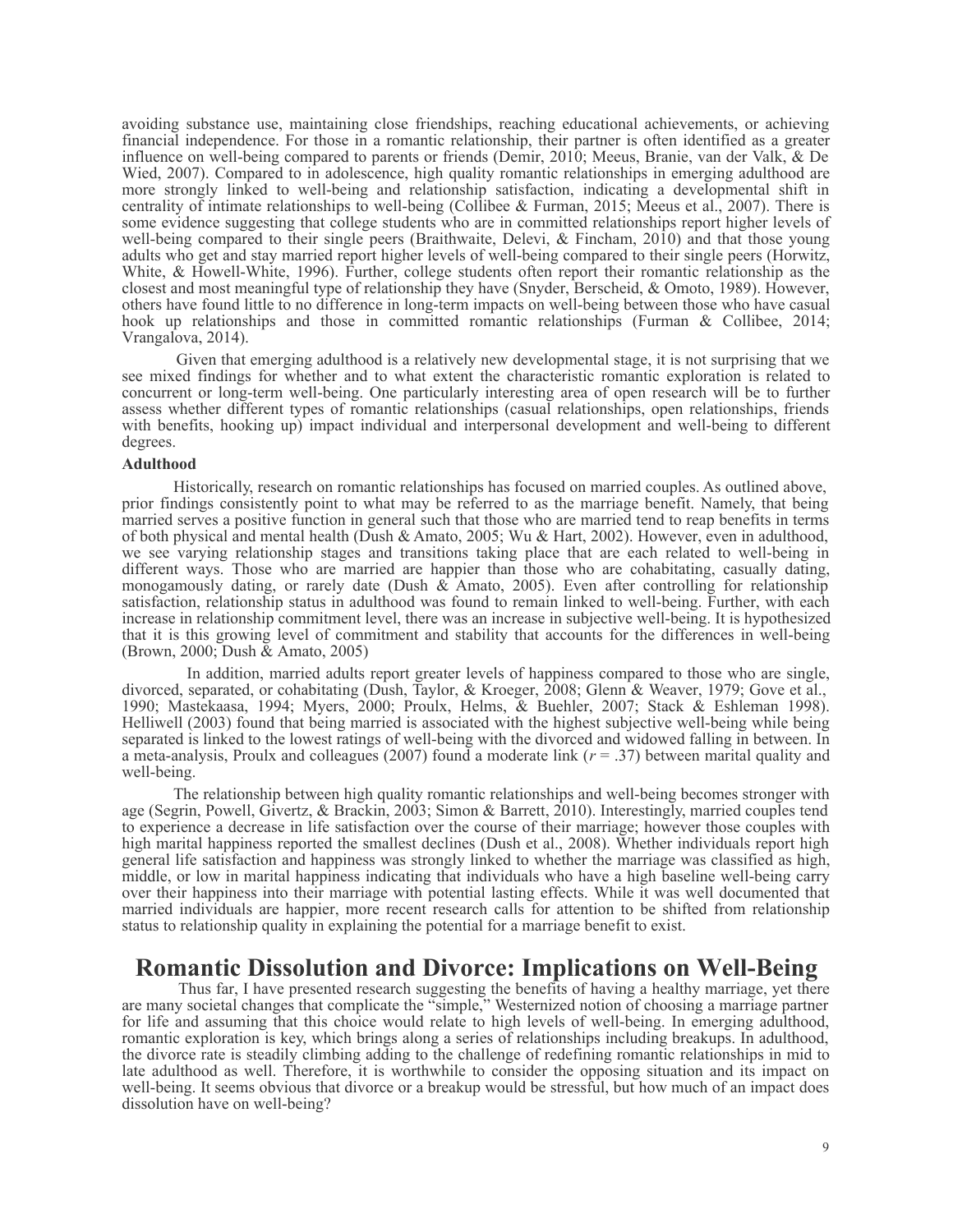A romantic breakup has been cited as one of the worst types of traumatic experiences (Frazier  $\&$ Hurliman, 2001). Yet, it is relatively common during emerging adulthood such that nearly 40% of young adults report at least one breakup over a 20-month period (Rhoades, Dush, Atkins, Stanley, & Markman, 2011). Romantic dissolutions have been linked to serious negative outcomes including anxiety, depression, posttraumatic stress, substance abuse, self esteem, poor physical health, and finally low life satisfaction (Chung et al., 2002; Fine & Harvey, 2006; Fleming, White, Oesterle, Haggerty, & Catalano, 2010; Lewandowski, Aron, Bassis, & Kunak, 2006; Monroe, Rohde, Seeley, & Lewinsohn, 1999; Rhoades et al., 2011). Given the normative process of romantic exploration during young adulthood, researchers have begun exploring the possible benefits of nonmarital dissolutions. The scarce findings begin supporting the idea that individuals can experience post-traumatic growth, personal growth, and positive emotions following a breakup (Lewandowski & Bizzoco, 2007; Tashiro & Frazier, 2003). Further, they may report increased satisfaction and higher relationship quality in their next romantic relationship (Kansky & Allen, 2017).

While in emerging adulthood, dissolutions are considered to be common and there are mixed findings regarding their detriment to psychological well-being, breakups in adulthood in the form of divorce may have more significant negative impacts. Indeed, adults cite divorce as one of the most stressful events they may encounter in their lifetime (Kitson & Morgan, 1990). Compared to those married, individuals who are divorced or separated report lower levels of psychological well-being, greater alcohol abuse, and greater use of psychological treatment (Fine & Harvey, 2006; Gove & Shin, 1989; Kitson & Morgan, 1990; Waite, 1995). Further, individuals who had previously divorced report lower levels of wellbeing even if they remarry indicating the potential for long-term negative impacts on psychological health (Richards et al., 1997). Interestingly, individuals report similar decreases in well-being following dissolution whether they were married or only cohabitating in adulthood (Wu & Hart, 2002). This indicates that dissolution of adult committed relationships even outside the context of marriage may impact wellbeing similarly, even though the benefits of being in a marriage compared to cohabitating have differential impacts on well-being.

However, other findings indicate that divorce may not alone account for the lower reports of wellbeing. Rather, individuals tend to report greater distress and lower well-being over several years *prior* to the divorce compared to those in happy, stable relationships (Mastekaasa, 1995). This indicates that prior to filing for divorce, there may be a difference between those who stay married and those who part ways in terms of their pre-transition stress and well-being levels. Rather than individuals suffering from divorce or separation, their well-being may be negatively impacted from conflict, poor communication, and distress related to a low quality relationship prior to the actual event of a divorce.

Attachment is an important moderator of many relationship qualities and satisfaction, and again we see evidence for its role as a moderator in post divorce adjustment. Divorced individuals report greater distress compared to their married counterparts, but only if the divorced report insecure attachment styles (Birnbaum, Orr, Mikulincer, & Florian, 1997). Another dimension that moderates the relationship between divorce status and well-being may be how quickly one finds a new, fulfilling, committed relationship. For example, those who cohabitate with a new partner during the first year following the initial separation report higher well-being compared to those who choose to live alone (Mastekaasa, 1994). Yet another moderator may be cultural acceptance of divorce. As mentioned earlier, the impact of being unmarried or divorced on well-being may be greater in cultures where divorce is less socially acceptable (Diener et al., 2000; Glenn & Weaver, 1988). While in general it has been accepted that married individuals are happier than divorced adults, many qualities and adjustment behaviors may paint a more complex picture.

### **The New Normal? Diverse**

### **Romantic Relationships and Well-Being**

As indicated previously, most research on romantic relationships and well-being has focused on Western, heteronormative relationships. In particular, adult married populations are often the focus of research in this realm. However, romantic experiences exist in many alternate forms, and recent empirical attention has attempted to capture the range of romantic relationships and how it relates to well-being.

#### **Sexual Minority Status**

For example, sexual minority relationships have increasingly gained empirical support to understand their similarities and differences with heterosexual romantic relationships. Given the finding of a marriage benefit for heterosexual couples, it is important to consider whether this exists for sexual minority couples as well. Because legal recognition of homosexual couples is not uniform, whether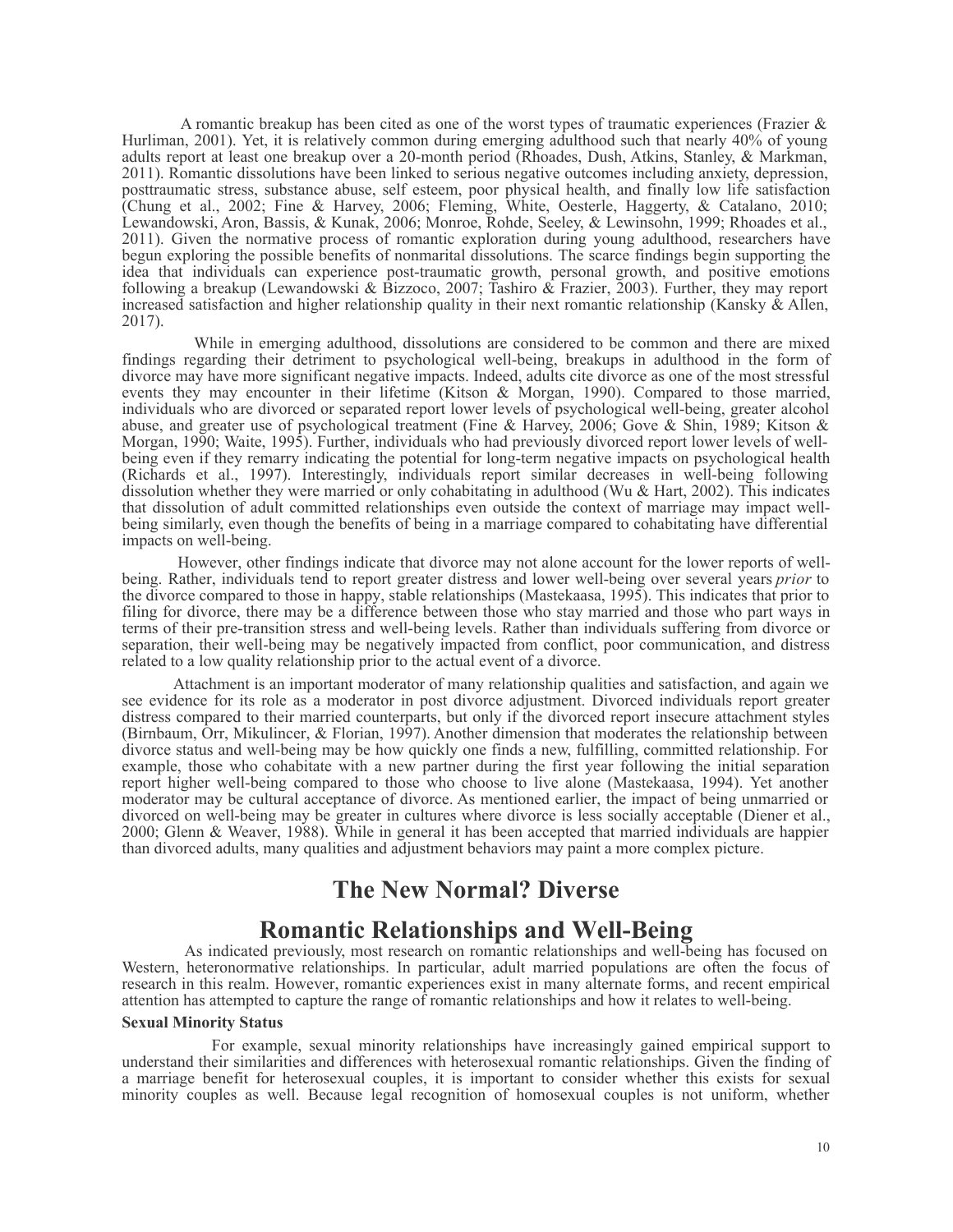relationship status (i.e., committed versus married) for homosexual, as compared to heterosexual, individuals impacts well-being differently is important to consider.

In a study of lesbian, gay, and bisexual individuals, those in committed or legally recognized relationships reported higher well-being and less psychological distress as compared to single participants (Riggle, Rostosky, & Horne, 2010). Further, those in legally-recognized relationships reported higher wellbeing compared to those in committed relationships pointing to a possible marriage benefit for nonheterosexual couples as well. Lesbians, gay men, and bisexuals experience a higher prevalence of mental disorders and distress compared to heterosexuals (Gilman et al., 2001; Meyer, 2003; Sandfort, de Graaf, Bijl, & Schnabel, 2001). Findings also suggest that sexual minority youth report greater negative affect and concern over romantic relationships and friendships compared to their heterosexual peers (Diamon & Lucas, 2004).

### **Nonmonogamy and Polyamory**

Beyond sexual orientation as a defining feature of "nontraditional" relationships, we are seeing an increasing diversity of types of relationships based on other features as well. Individuals are increasingly engaging in alternative relationship categories such as polyamory or open relationships. In a recent review of nonmonogamous relationships and well-being, Rubel and Bogaert (2014) found little evidence for differences in well-being based on monogamist or nonmonogamist status. Relationship qualities, not overall well-being, based on this status may differ. For example, polyamorous individuals reported greater levels of intimacy compared to monoamorous participants (Morrison, Beaulieu, Brockman, & O'Beaglaoich, 2013). Because polyamorous relationships are characterized by emotional intimacy, openness, and honesty rather than sexual intimacy, it is not surprising that higher levels of general intimacy are reported (Barker, 2005; Fierman & Poulsen, 2014; Klesse, 2006). Overall, there is still little research identifying how nonmonogamous, compared to monogamous, relationships may differentially relate to well-being, and whether these unique relationship types differ in terms of qualities or experiences from the traditional, committed marital relationship that has been the focus of romantic relationship research historically.

#### **Online Dating**

Now that the Internet is almost constantly at one's fingertips, the invention of online dating websites and mobile dating applications together are an increasingly important facet of romantic experiences that has yet to be fully tapped by researchers. A Pew Research Center study found that 38% of "single and looking" American adults have used online dating sites themselves and almost 50% report knowing someone who has been an online user (Smith & Duggan, 2016). One recent study found that onethird of marriages from 2005 to 2012 began online such as through online dating websites (45%), social networking platforms (21%), chat rooms (10%), online community forums (6%), and other avenues as compared to meeting offline through work (22%), friends (19%), school (11%), social gatherings (10%), bars (9%), family (7%) or other conventional means (Cacioppo, Caccioppo, Gonzaga, Ogburn, & VanderWeele, 2013). There is also some evidence suggesting that those couples who begin their relationship online report higher relationship quality, higher marital satisfaction, and were less likely to experience a marital breakup as compared to those who met offline (Cacioppo et al., 2013; Rosenfeld & Thomas, 2012), yet other studies find few differences (see Finkel, Eastwick, Karney, Reis, & Sprecher, 2012 for a review). Thus, there is continued debate as to whether online dating is beneficial or detrimental to relationship formation, stability, and satisfaction.

Research identifying who may be more likely to use online avenues to find a romantic partner is also limited but begins pointing to older adults and sexual minority individuals as being especially likely candidates to take their dating efforts online (Rosenfeld & Thomas, 2012; Stephure, Boon, MacKinnon, & Deveau, 2009). Yet, other studies identified the mid-20s through mid 40's group as being most likely to use online dating tools (Smith & Duggan, 2016). Given the proliferation of online dating avenues (i.e., general and niche dating websites, mobile dating applications, chat rooms, gaming websites), lumping online dating into one single category may neglect the heterogeneity of this recent trend. For example, older adults are more likely to use email to meet potential spouses online while younger adults prefer mobile applications and social networking sites (Caccioppo et al., 2013). The increased utility of online means for individuals looking to connect with potential partners who may otherwise not form romantic relationships through more conventional means highlights the significant potential impact online avenues may have for boosting well-being. Despite the challenges the quickly changing online dating scene poses for researchers, evidence begins pointing to similarities and differences between online versus offline relationships especially how the access point of individuals meeting may influence relationship satisfaction and stability. Given the continued increase in reported online dating use (Smith & Anderson, 2016), it is essential to more clearly understand how romantic relationship quality, satisfaction, and well-being may be affected by this virtual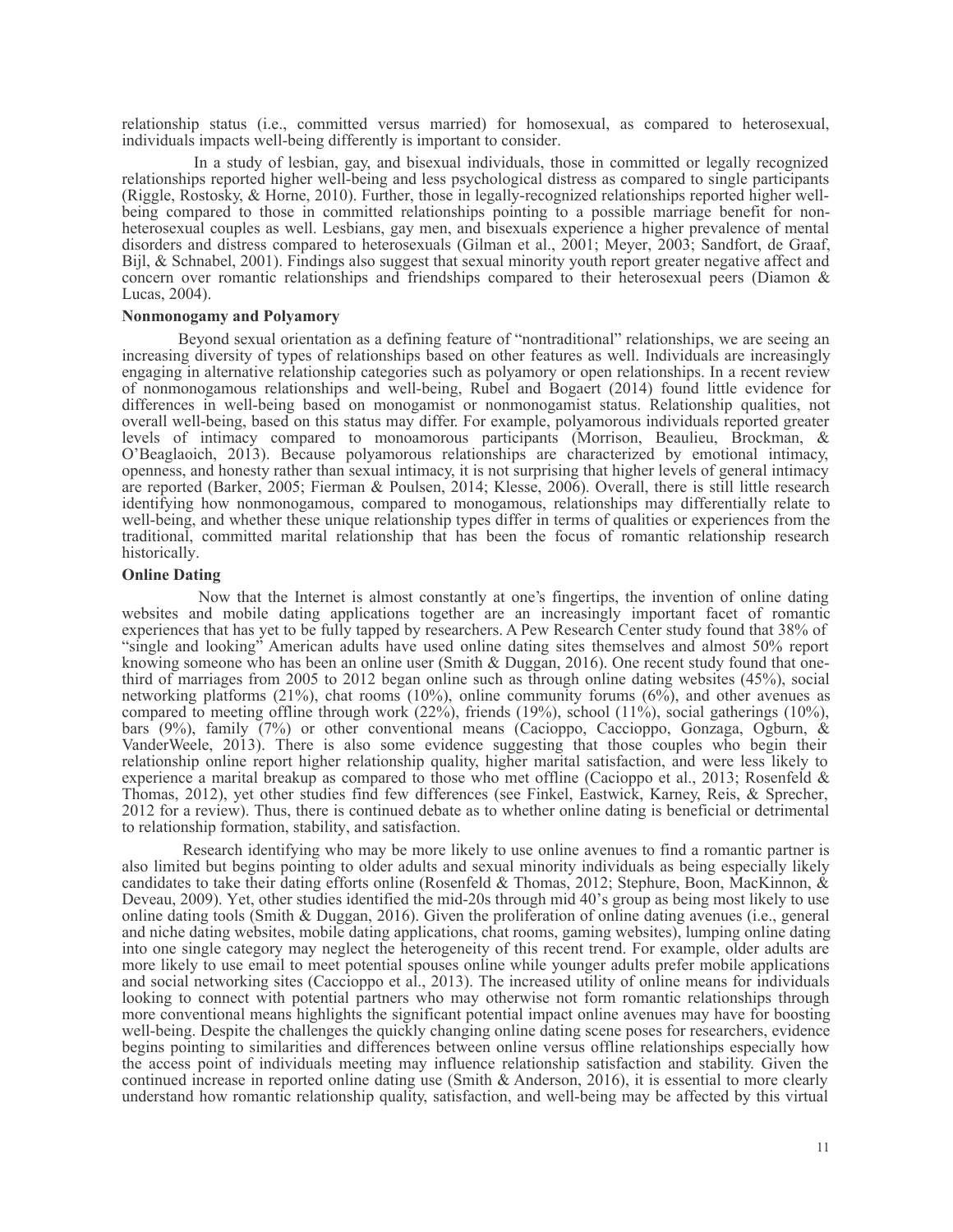#### trend.

#### **Arranged Marriages**

Yet another category of relationships that we did not extensively review thus far is that of non-Western traditional forms of marriage. In non-Western cultures, such as India and areas of China, marriages of choice are considered risky and frowned upon as they may detract from family obligations (Medora, Larson, Hortacsu, & Dave, 2002). Instead, an estimated 90% of all Indian marriages are arranged (Gautam, 2002). Even within westernized societies, subcultures exist that favor arranged marriages. For example, in orthodox Judaism, it is relatively common to use a matchmaker, a Shadchan, to assist in bringing couples together (Rockman, 1994). The traditionalist view on marriage suggests that free choice marriages start off with high satisfaction which decreases over time, while arranged marriages have the opposite pattern in which initial satisfaction is low but increases with time (see Xiaohe & Whyte, 1990 for a discussion). However, in a pivotal study Blood and Wolfe (1960) found that for both self-selecting and arranged marriages in Tokyo, satisfaction and love expression decreased over time. Husbands in arranged marriages showed a more gradual decline than self-selecting husbands, while wives in arranged marriages reported more dissatisfaction and lower love expression compared to self-selecting wives. In a partial replication study in Chengdu, China, Xiaohu and Whyte (1990) found that wives in self-selecting marriages reported greater relationship satisfaction compared to women in arranged marriages.

More research on these diverse marriage typologies has compared arranged marriages in Indian cultures to self-selecting, or love, marriages in the United States. Findings suggest that there are differences in the importance that arranged versus love or self-selecting married individuals place on relationship characteristics that may ultimately influence marital satisfaction. For example, Yelsma and Athappilly (1988) found that communication was less tied to marital satisfaction for arranged marriages as compared to love marriages; yet those in arranged marriages reported higher marital satisfaction than those in selfselecting marriages. Others have found differences in importance of qualities such as love and loyalty between arranged versus love marriages but failed to find that this ultimately led to differences in relationship satisfaction (Myers, Madathil, & Tingle, 2005). In a recent comparison, Madathil and Benshoff (2008) found that arranged Indian married individuals place greater importance on finance and shared values, while self-selecting American married individuals consider loyalty to be more important and tend to report higher satisfaction overall.

### **Where Do We Go From Here?**

### **Future Research Directions and Literature Gaps**

In this chapter, I have reviewed the broad physical and mental health benefits stemming from social relationships and highlighted how romantic relationships specifically are related to well-being. I want to again acknowledge that the chapter focuses on heteronormative relationships – mainly heterosexual populations that hold the Western traditional view of relationship development and marriage. As noted previously, the choice to focus on this working definition of relationships was partially due to the majority of relationship research focusing on this traditional relationship type. In addition, space limitations for this chapter prevented discussion of *all* relationship forms, many of which accordingly fall outside the scope of this chapter.

Again, most research on romantic relationships and well-being has focused on Western, heteronormative relationships, especially adult married couples. Thus, more research should consider the unique influences of diverse romantic relationships on psychological well-being and mental health. In recent years, there has been an increase in research on sexual minority relationships, but this is still a relatively open area for future research as it relates to well-being. More research regarding the unique stressors for sexual minority individuals on their relationship satisfaction and experiences as well as their well-being is needed.

Beyond sexual orientation, the diversity in romantic experiences based on commitment (polyamory and nonmonogamy versus monogamy), avenue of meeting potential partners (online versus offline), and freedom in selecting a marriage partner (arranged versus self-selecting) provides a plethora of alternative relationships that may relate to well-being differently as compared to the link between well-being and Western, monogamous, self-selecting married relationships. In particular, long-term outcomes for psychological health and well-being associated with nonmonogamous relationships is needed, as only recently have these alternative lifestyles been the subject of empirical attention. Further research on whether well-being and other individual characteristics are related to the use of technology-assisted dating will add to our limited understanding of this societal trend. In addition, whether online versus offline dating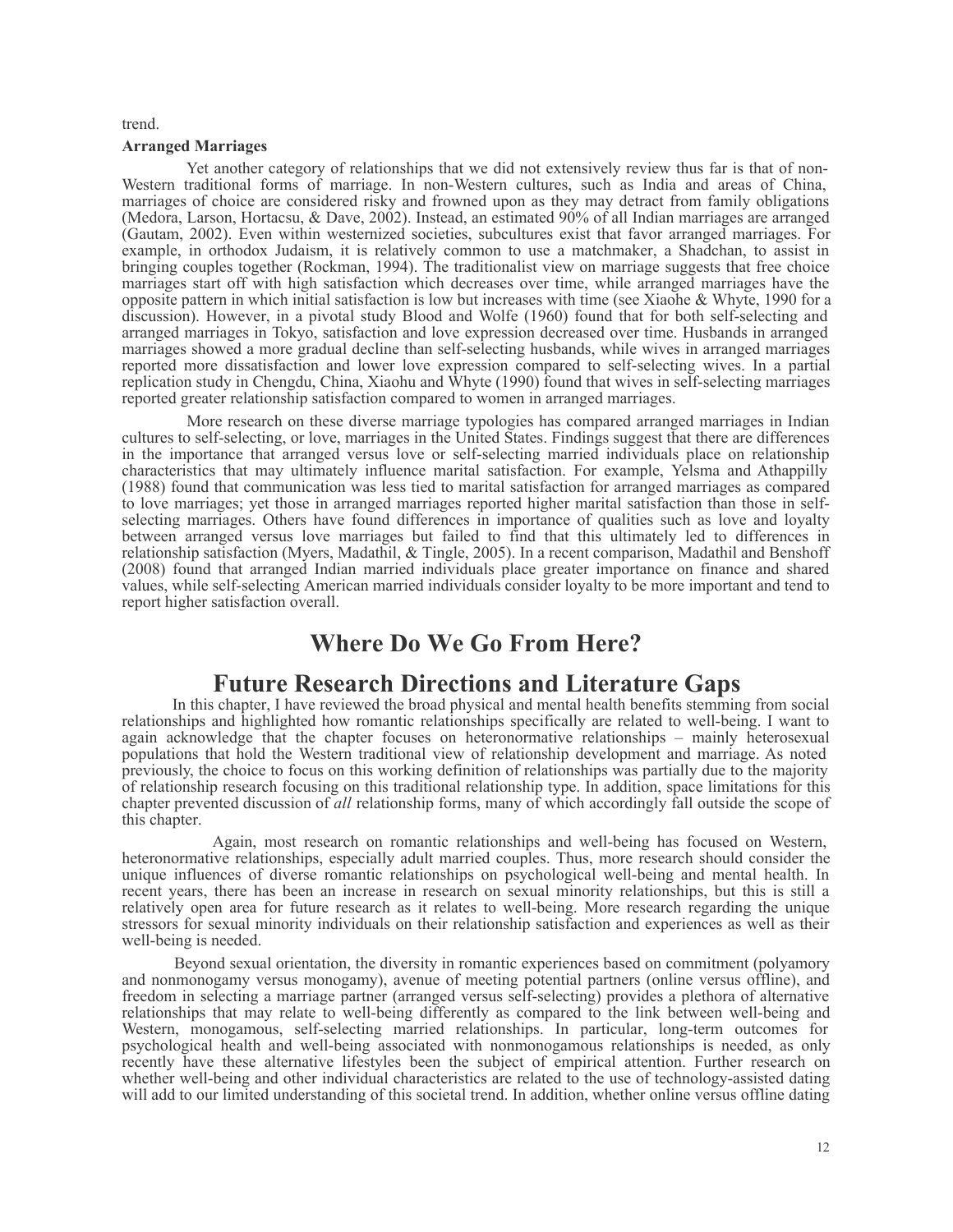differentially impacts relationship satisfaction and well-being is a challenging open area of research yet to discover. The quickly changing online dating scene complicates efforts to assess long-term outcomes linked to this relatively recent trend. Further, longitudinal studies of couples who met online compared to offline, or who engage in online-only romantic relationships are needed to more clearly understand the unique impacts of these alternative relationships on well-being. Finally, just as there is heterogeneity within committed, self-selecting marriages that leads to different impacts on well-being, there also exists a broad range of arranged marriages in which many factors influence a couple's marriage decision and trajectory including family and cultural influences or perceived input on the decision making process. Given such discrepant and scarce findings of well-being and love versus arranged marriages, future research on the differences between marriage types for relationship satisfaction and well-being is needed.

While I discussed love as an important characteristic of Western romantic relationships, this may not apply cross-culturally, especially in societies in which traditional, arranged marriages are more common. Indeed, college students in Western nations report love as being more important to a successful marriage compared to students in Eastern nations (Levin, Sato, Hashimoto, & Verma, 1995). Further, love may be defined or expressed differently in various cultures (de Munck, Korotayev, de Munck, & Khaltourina, 2011; Karandashev, 2015; Nadal, 2012). Different qualities may be tied to relationship investment and satisfaction cross-culturally as well (Karandashev, 2015; Madathil & Benshoff, 2008; Schmitt, 2006; Schmitt et al., 2009; Yelsma & Athappilly, 1988). I reviewed evidence suggesting that there are cultural differences regarding which love styles are related to well-being and satisfaction, yet this remains a relatively understudied area. Because the concept and definition of love may vary crossculturally, more research on universal and culture-specific relationship qualities (including love) for wellbeing is warranted.

Another complication for assessing romantic relationships and well-being is that the definition of what constitutes a romantic relationship is ever changing. While there is a wealth of research of marital relationships, there is a societal trend in creating different categories of a relationship based on commitment and intimacy levels. This is especially common among emerging adults who are exploring romantically and delaying making "the one" decision for much longer than in the past. In addition to an increase in nonmonogamous relationship subtypes in Western society, sociosexuality is another relationship dimension that has recently received empirical attention. Sociosexuality is defined as one's willingness to engage in sexual encounters and experiences with others without the commitment, intimacy, emotional connection, and closeness that traditionally accompanied sexual engagement (Gangestad & Simpson, 1990; Simpson & Gangestad, 1991). Sociosexuality exists on a continuum ranging from restricted (sex is accompanied by commitment and closeness) to unrestricted (sex in the absence of emotional connection or commitment). Because up to 80% of college students report casual sexual experiences and hooking up may replace traditional dating development (Garcia & Reiber, 2008; Bogle, 2008), assessing whether unrestricted sociosexuality impacts well-being or romantic satisfaction is warranted. Research regarding hook up culture and positive versus negative impacts on well-being has thus far been mixed (Fielder & Carey, 2010, Grello, Welsh, & Harper, 2006; Grello, Welsh, Harper, & Dickson, 2003; Owen, Quirk, & Fincham, 2013; Vrangalova, 2015). Thus, considering how sociosexuality and each distinct category of nonmarital dating (casual, monogamous, cohabitating, hooking up, friends with benefits, etc.) relates to well-being is an important area of future study.

Another area lacking in sufficient research is identifying the beneficial aspects of early teen dating and the possible benefits associated with the normal process of romantic exploration during adolescence and emerging adulthood. Historically, research on adolescent romantic relationships has focused on its negative correlates and risky behavior. More recently, researchers have begun to identify its utility for overall mental health and successful future relationships, but there is much more that can be uncovered. While there has been an uptick in research that looks at teen and young adult romantic involvement, this is an area that deserves more attention especially given how potentially formative our early relationships can be for future individual and interpersonal functioning.

Relatedly, I reviewed potential mechanisms that account for the strong link between romantic relationships and well-being. Specifically, the social, emotional, and instrumental support a romantic partner can offer in healthy relationships has been commonly cited as a key mechanism of this link. Providing and receiving support in both distressing and positive events with a romantic partner may be a crucial factor in predicting overall well-being. Beyond the general support hypothesis, others have attempted to identify additional explanations for the relationship benefit. Feeling understood by others, and in particular by romantic partners, is linked to higher well-being and relationship satisfaction (Gordon  $\&$ Chen, 2016; Reis, Lemay, & Finkenauer, 2017). Open communication to convey what one needs from a partner and, in turn, understanding a partner's needs and perspective may boost relationship benefits for well-being. The familiarity, trust, understanding, and support romantic partners can provide all seem to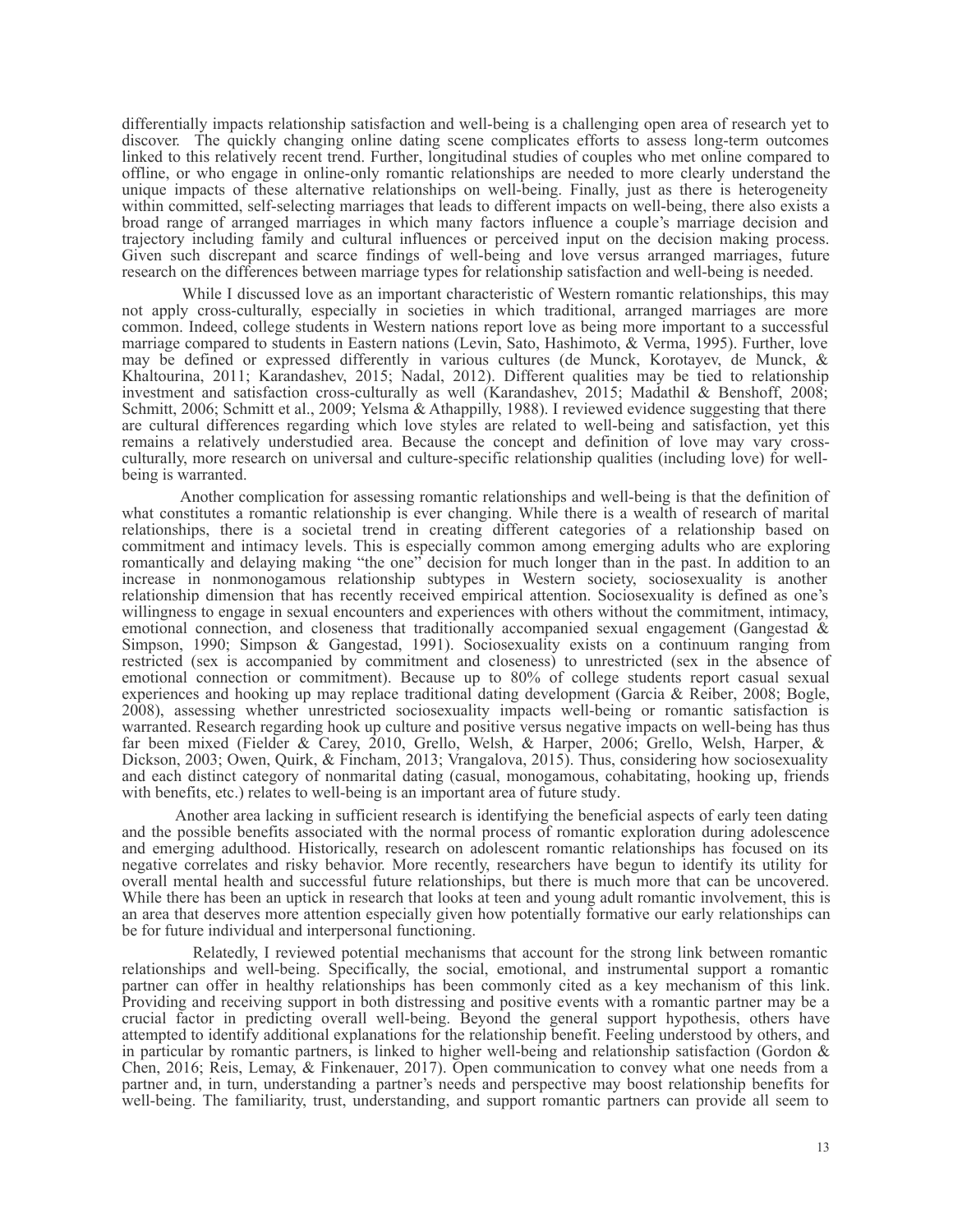benefit individual well-being. Research on qualities unique to romantic relationships as compared to social relationships and their impact on well-being continues to be limited. Further, more research on the specific mechanisms that account for the link between romantic experiences and overall well-being is needed.

Finally, gender differences are often considered when discussing romantic relationships. Prior research concerning the impact of romantic relationship transitions and experiences suggest that there may be different implications for men and women. Early research on potential gender differences found that males tend to benefit more from marriage and suffer more from divorce compared to women (Bloom, White, & Asher, 1979; Gove, 1972). However, more recent findings suggest relatively few to no gender differences in the marriage benefit for physical health or well-being (Kiecolt-Glaser & Newton, 2001; Simon, 2002; Strohschein, McDonough, Monette, & Shao, 2005; Umberson, Chen, House, Hopkins, & Slaten, 1996; Williams, 2003). Future research that addresses the conflicting findings regarding potential gender differences would be beneficial.

Overall, there has been a wealth of research considering the link between romantic relationships and well-being, but the vast majority has focused on the idea of identifying the marriage benefit and its mechanisms. Many prior findings also linked well-being solely to relationship status without considering more discrete qualities of those relationships. Moving forward, it will be critical to assess the characteristics of romantic relationships that are most closely linked to well-being and relationship satisfaction. It is evident that there are many more relationship qualities that impact well-being in addition to love and that the concept of love varies across cultures, time, and development. Given the changing definition of a romantic relationship and importance of different relationship qualities over time, more research focusing on a greater variety of relationship types – whether it be varying degrees of commitment, number of partners, or gender – and their link to well-being and relationship satisfaction is warranted.

### **References**

Acker, M., & Davis, M. H. (1992). Intimacy, passion, and commitment in adult romantic relationships: A test of the triangular theory of love. *Journal of Social and Personal Relationships, 9,* 21-50.

Adamczyk, K. (2017). Going beyond relationship status: A cross-sectional and longitudinal investigation of the role of satisfaction with relationship status in predicting Polish young adults' mental health. *Journal of Social and Clinical Psychology*. e-View Ahead of Print. doi: 10.1521/jscp.2017.36.4.265.

Arnett, J. J. (1998). Learning to stand alone: The contemporary American transition to adulthood in cultural and historical context. *Human Development, 41,* 295-315.

Arnett, J. (2000). Emerging adulthood: A theory of development from the late teens through the twenties. *American Psychologist, 55,* 469-480.

Banse, R. (2004). Adult attachment and marital satisfaction: Evidence for dyadic configuration effects. *Journal of Social and Personal Relationships, 2,* 273-282.

Barker, M. (2005). This is my partner, and this is my … partner's partner: Constructing a polyamorous identity in a monogamous world. *Journal of Constructivist Psychology* , *18,* 1875–88.

Barry, C. M., Madsen, S. D., Nelson, L. J., Carroll, J. S., & Badger, S. (2009). Friendship and romantic relationship qualities in emerging adulthood: Differential associations with identity development and achieved adulthood criteria. *Journal of Adult Development, 16,* doi:10.1007/s10804-009-9067-x.

Baumeister, R. F., & Leary, M. R. (1995). The need to belong: Desire for interpersonal attachments as a fundamental human motivation. *Psychological Bulletin, 117,* 497-529.

Berry, D. S., & Willingham, J. K. (1997). Affective traits, responses to conflict, and satisfaction in romantic relationships. *Journal of Research in Personality, 31,* 564-576.

Berry, D. S., Willingham, J. K., & Thayer, C. A. (2000). Affect and personality as predictors of conflict and closeness in young adults' friendships. *Journal of Research in Personality, 34*, 84–107.

Birnbaum, G. E., Orr, I., Mikulincer, M., & Florian, V. (1997). When marriage breaks up-does attachment style contribute to coping and mental health? *Journal of Social and Personal Relationships, 14,* 643-654.

Blood, R. O., Jr., & Wolfe, D. M. (1960). *Husbands and wives: The dynamics of married living.* New York: Free Press.

Bloom, B. L., White, S. W., & Asher, S. J. (1979). Marital disruption as a stressful life event. In G. Levinger & O. C. Moles (Eds.), *Divorce and separation* (pp. 184–200). New York: Basic Books.

Blumstein, P., & Schwartz, P. (1983). *American couples: Money, work, sex.* New York: William Morrow.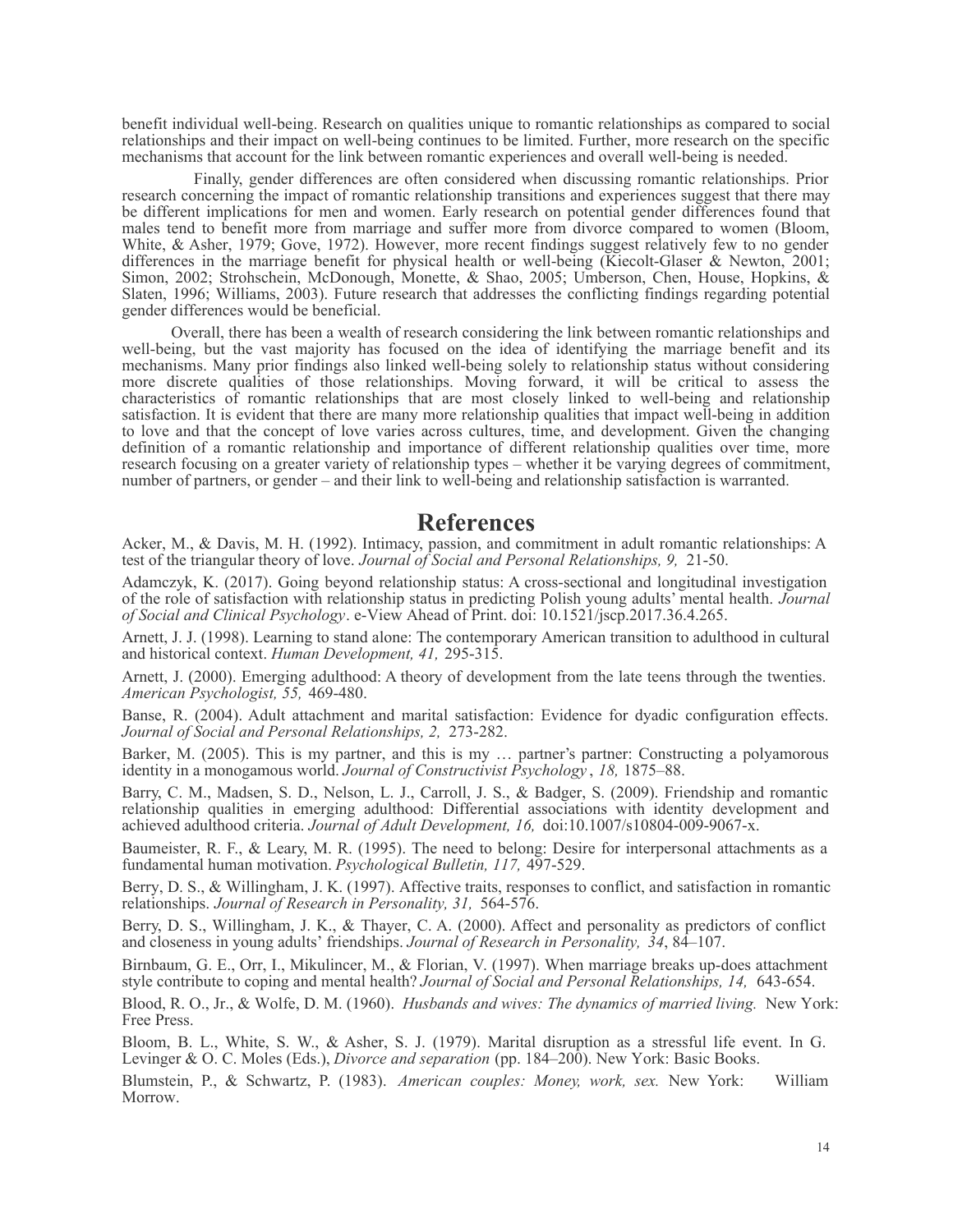Bogle, K. A. (2008). *Hooking up: Sex, dating, and relationships on campus* . New York: New York University Press.

Bowlby, J. (1973). *Attachment and loss: Vol. 2. Separation: Anxiety and anger.* New York: Basic Books.

Bowlby, J. (1980). *Attachment and loss: Vol. 3. Sadness and depression.* New York: Basic Books.

Braithwaite, S. R., Delevi, R., & Fincham, F. D. (2010). Romantic relationships and the physical and mental health of college students. *Personal Relationships, 17,* 1-12.

Brown, S. L. (2000). The effect of union type on psychological well-being: Depression among cohabitors versus marrieds. *Journal of Health and Social Behavior, 41,* 241-255.

Buss, D. M. (2000). The evolution of happiness. *American Psychologist, 55,* 15-23.

Buss, D. M., & Barnes, M. (1986). Preferences in human mate selection. *Journal of Personality and Social Psychology, 50,* 559-570.

Butzer, B., & Campbell, L. (2008). Adult attachment, sexual satisfaction, and relationship satisfaction: A study of married couples. *Personal Relationships, 15,* 141-154.

Cacioppo, J. T., Caccioppo, S., Gonzaga, G. C., Ogburn, E. L., & VanderWeele, T. J. (2013). Marital satisfaction and break-ups differ across on-line and off-line meeting venues. *Proceedings of the National Academy of Sciences of the United States of America, 110,* 10135-10140.

Campbell, L., Simpson, J. A., Boldry, J. G., & Kashy, D. (2005). Perceptions of conflict and support in romantic relationships: The role of attachment anxiety. *Journal of Personality and Social Psychology, 88,* 510-531.

Carver, K., Joyner, K., & Udry, J. R. (2003). National estimates of adolescent romantic relationships. In P. Florsheim (Ed.), *Adolescent romantic relationships and sexual behavior: Theory, research, and practical implications* (pp. 291-329). New York: Cambridge University.

Cassidy, J. (2000). Adult romantic attachments: A development perspective on individual differences. *Review of General Psychology, 4,* 111-131.

Chambel, M. J., & Curral, L. (2005). Stress in academic life: Work characteristics as predictors of student well-being and performance. *Applied Psychology, 54,* 135-147.

Chung, M. C., Farmer, S., Grant, K., Newton, R., Payne, S., Perry, M., Saunders, J., Smith, C., & Stone, N. (2002). Self-esteem, personality and post traumatic stress symptoms following the dissolution of a dating relationship. *Stress and Health, 18,* 83-90.

Clark, M. S., & Beck, L. A. (2010). Initiating and evaluating close relationships: A task central to emerging adults. In F. D. Fincham, & M. Cui (Eds.), *Romantic relationships in emerging adulthood* (pp. 190-212). Florida: Cambridge.

Cohen, S. (2004). Social relationships and health. *American Psychologist, 59,* 676-684.

Cohen, P. Kasen, S., Chen, H., Hartmark, C., & Gordon, K. (2003). Variations in patterns of developmental transitions in the emerging adulthood period. *Developmental Psychology, 39,* 658-669.

Collibee, C. & Furman, W. (2015). Quality counts: Developmental shifts in associations between romantic relationship qualities and psychosocial adjustment. *Child Development, 86,* 1639-1652.

Collins, W. A. (2003). More than myth: The developmental significance of romantic relationships during adolescence. *Journal of Research on Adolescence* , *13*, 1-24.

Connolly, J. A., & Konarski, R. (1994). Peer self-concept in adolescence: Analysis of factor structure and of associations with peer experience. *Journal of Research on Adolescence* , *4*, 385-403.

Connolly, J., Craig, W., Goldberg, A., & Pepler, D. (1999). Conceptions of cross-sex friendships and romantic relationships in early adolescence. *Journal of Youth and Adolescence* , *28*, 481-494.

Cotton, S. J., Dollard, M. F., & de Jonge, J. (2002). Stress and student job design: Satisfaction, well-being, and performance in university students. *International Journal of Stress Management, 9,* 147-162.

Cutrona, C. E., & Russell, D. W. (1987). The provisions of social relationships and adaptation to stress. *Advances in Personal Relationships*, *1*, 37-67.

Davies, P. T., & Windle, M. (2000). Middle adolescents' dating pathways and psychosocial adjustment. *Merrill-Palmer Quarterly (1982-),* 90-118.

Davis, K. E., & Latty-Mann, H. (1987). Love styles and relationship quality: A contribution to validation. *Journal of Social and Personal Relationships, 4,* 409-428.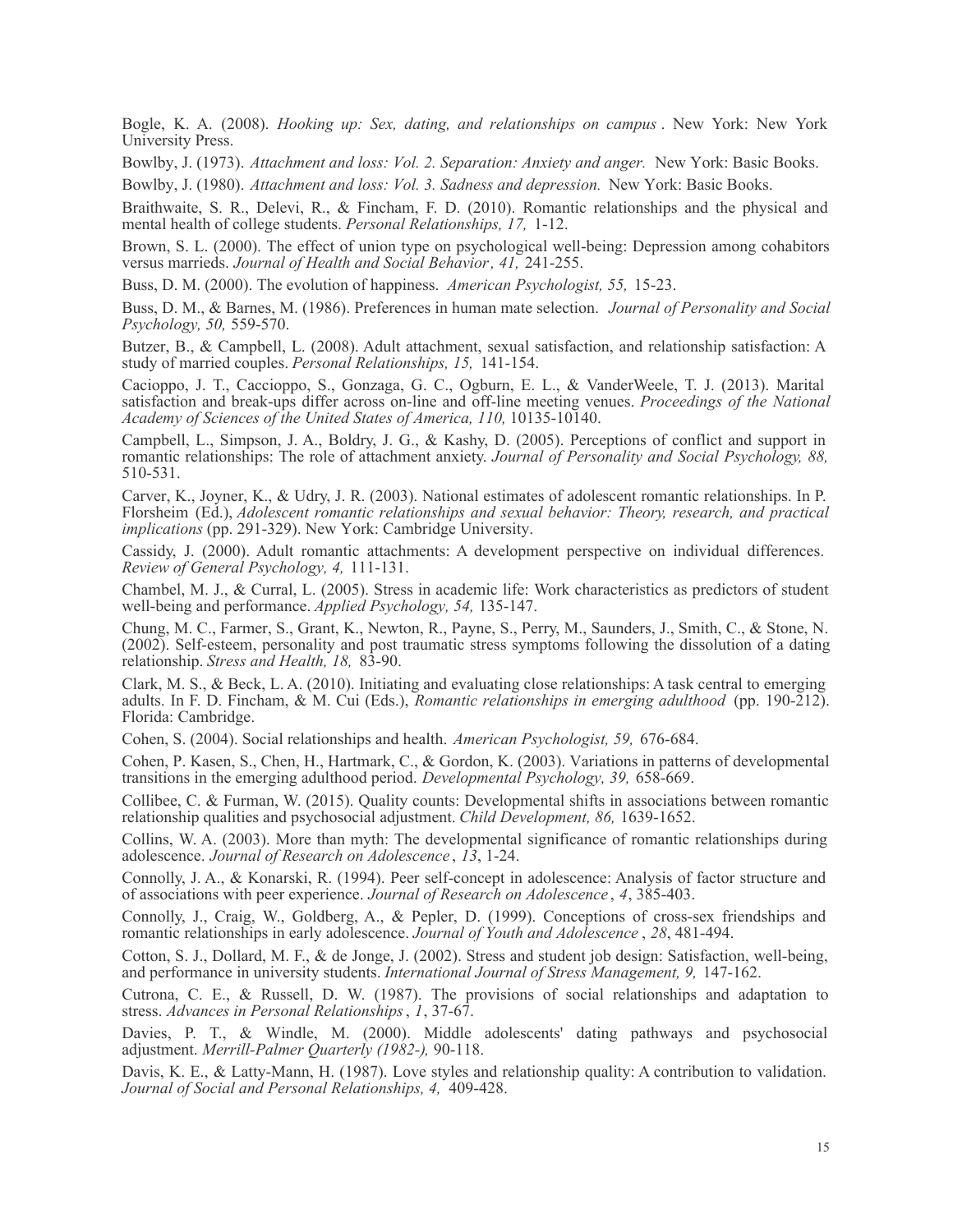Davis, K. E., & Todd, M. J. (1982). Friendship and love relationships. In K. Davis (Ed.), *Advances in descriptive psychology* (Vol. 2, pp. 79-122). Greenwich, CT: JAI Press.

Demir, M. (2008). Sweetheart, you really make me happy: Romantic relationship quality and personality as predictors of happiness among emerging adults. *Journal of Happiness Studies, 9,* 257–277.

Demir, M. (2010). Close relationships and happiness among emerging adults. *Journal of Happiness Studies, 11,* 293-313.

de Munck, V.C., Korotayev, A., de Munck, J., & Khaltourina, D. (2011). Cross-cultural analysis of models of romantic love among U.S. residents, Russians, and Lithuanians. *Cross-Cultural Research: The Journal of Comparative Social Science, 45,* 128-154.

Diamon, L. S., & Lucas, S. (2004). Sexual-minority and heterosexual youths' peer relationships: Experiences, expectations, and implications for well-being. *Journal of Research on Adolescence, 14,* 313- 340.

Diener, E., & Seligman, M. E. P. (2002). Very happy people. *Psychological Science, 13,* 80-83.

Diener, E., Gohm, C. L., Suh, E., & Oishi, S. (2000). Similarity of the relations between marital status and subjective well-being across cultures. *Journal of Cross-Cultural Psychology, 31,* 419-436.

Diener, M. L., & Diener McGavran, M. B. (2008). What makes people happy?: A developmental approach to the literature on family relationships and well-being. In M. Eid & R. J. Larsen (Eds.), *The science of subjective well-being* (pp. 347-375). New York: Guilford Press.

Drigotas, S. M., Rusbult, C. E., & Verette, J. (1999). Level of commitment, mutuality of commitment, and couple well-being. *Personal Relationships, 6,* 389-409.

Dyrdal, G. M., Roysamb, E., Nes, R. B., & Vitterso, J. (2011). Can a happy relationship predict a happy life? A population-based study of maternal well-being during the life transition of pregnancy, infancy, and todderlhood. *Journal of Happiness Studies, 12,* 947-962.

Duemmler, S. L., & Kobak, R. (2001). The development of commitment and attachment in dating relationships: Attachment security as relationship construct. *Journal of Adolescence, 24,* 401-415.

Dush, C. M. K., & Amato, P. R. (2005). Consequences of relationship status and quality for subjective well-being. *Journal of Social and Personal Relationships, 22*, 607–627.

Dush, C. M. K., Taylor, M. G., & Kroeger, R. A. (2008). Marital happiness and psychological well-being across the life course. *Family Relations, 57,* 211-226.

Eastwick, P. W. (2016). The emerging integration of close relationships and evolutionary psychology. *Current Directions in Psychological Science, 25,* 183-190.

Efklides, A., Kalaitzidou, M., & Chankin, G. (2003). Subjective quality of life in old age in Greece. *European Psychologist, 8,* 178-191.

Erikson, E. H. (1982). *The life cycle completed: A review*. New York: Norton.

Fehr, B. (1988). Prototype analysis of the concepts of love and commitment. *Journal of Personality and Social Psychology, 55,* 557-579.

Fielder, R. L., & Carey, M. P. (2010). Predictors and consequences of sexual ''hookups'' among college students: A short-term prospective study. *Archives of Sexual Behavior, 39*, 1105–1119.

Fierman, D. M., & Poulsen, S. S. (2014). Open relationships: A culturally and clinically sensitive approach. In T. Nelson & H. Winawer (Eds.), *Critical topics in family therapy* (pp.151-161). Springer International Publishing.

Fine, M. A., & Harvey, J. H. (2006). *Handbook of divorce and relationship dissolution* . New York: Taylor and Francis Group.

Finkel, E. J., Eastwick, P. W., Karney, B. R., Reis, H. T., & Sprecher, S. (2012). Online dating: A critical analysis from the perspective of psychological science. *Psychological Science in the Public Interest, 13,* 3- 66.

Fischer, K. W., Shaver, P. R., & Carnochan, P. (1990). How emotions develop and how they organize development. *Cognition and Emotion, 4* , 81-127.

Fleming, C. B., White, H. R., Oesterle, A., Haggerty, K. P., & Catalano, R. F. (2010). Romantic relationship status changes and substance use among 18- to 20- year-olds. *Journal of Studies on Alcohol and Drugs, 71*, 847-856

Frazier, P. A., & Esterly, E. (1990). Correlates of relationship beliefs: Gender, relationship experience and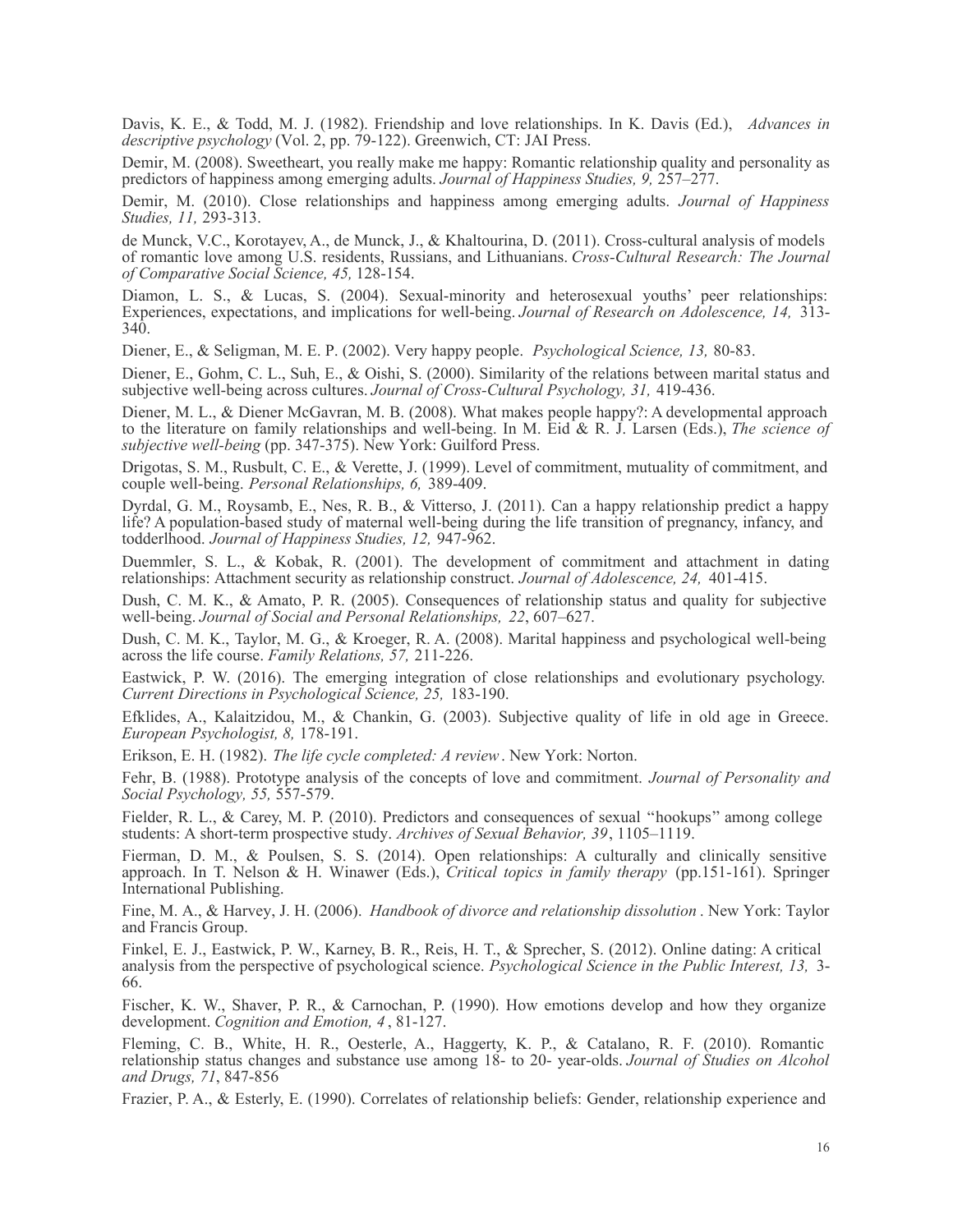relationship satisfaction. *Journal of Social and Personal Relationships, 7,* 331-352.

Frazier, P. A., & Hurliman, L. (2001). *Post-traumatic stress disorder following low and high magnitude events*, Unpublished manuscript, University of Minnesota, Minneapolis, USA.

Fredrickson, B. L. (1998). What good are positive emotions? *Review of General Psychology, 2,* 300-319.

Fredrickson, B. L. (2001). The role of positive emotions in positive psychology: The broaden-and-build theory of positive emotions. *American Psychologist, 56,* 218-226.

Fredrickson, B. L., Cohn, M. A., Coffey, K. A., Pek, J., & Finkel, S. M. (2008). Open hearts build lives: Positive emotions, induced through loving-kindness meditation, build consequential personal resources. *Journal of Personality and Social Psychology, 95,* 1045-1062.

Frisch, M. B. (2005). *Quality of life therapy.* New York: Wiley.

Fromm, E. (1956). *The art of loving*. Harper.

Furman, W., & Collibee, C. (2014). Sexual activity with romantic and nonromantic partners and psychosocial adjustment in young adulthood. *Archives of Sexual Behavior, 43,* 1327-1341.

Furman, W., & Collins, W. A. (2009). Adolescent romantic relationships and experiences. In K. H. Rubin, W. M. Bukowski, & B. Laursen (Eds.), *Handbook of peer interactions, relationships, and groups* (pp. 341- 360). New York: Guilford Press.

Furman, W., & Shaffer, L. (2011). Romantic partners, friends, friends with benefits, and casual acquaintances as sexual partners. *Journal of Sexual Research, 48,* 554-564.

Furman, W. & Shomaker, L. (2008). Patterns of interaction in adolescent romantic relationships: Distinct features and associations with other close relationships. *Journal of Adolescence, 31* , 771-778.

Furman, W., Low, S., & Ho, M. J. (2009). Romantic experience and psychosocial adjustment in middle adolescence. *Journal of Clinical Child & Adolescent Psychology* , *38*, 75-90.

Gable, S. L., & Reis, H. T. (2001). Appetitive and aversive social interaction. In J. Harvey & A. Wenzel (Eds.), *Close romantic relationships: Maintenance and enhancement* (pp. 169-194). Mahwah, NJ: Erlbaum.

Gable, S. L., Gonzaga, G. C., Strachman, A. (2006). Will you be there for me when things go right? Supportive responses to positive event disclosures. *Journal of Personality and Social Psychology, 91,* 904- 917.

Gable, S. L., Reis, H. T., Impett, E., & Asher, E. R. (2004). What do you do when things go right? The intrapersonal and interpersonal benefits of sharing positive events. *Journal of Personality and Social Psychology, 87,* 228-245.

Galinha, I C., Oishi, S., Pereira, C. R., Wirtz, D., & Esteves, F. (2014). Adult attachment, love styles, relationship experiences and subjective well-being: Cross-cultural and gender comparison between Americans, Portuguese, and Mozambicans. *Social Indicators Research, 119,* 823-852.

Gangestad, S. W., & Simpson, J. A. (1990). Toward an evolutionary history of female sociosexuality variation. *Journal of Personality, 58,* 69-96.

Gao, G. (2001). Intimacy, passion, and commitment in Chinese and US American romantic relationship. *International Journal of Intercultural Relations, 25,* 329-342.

Garcia, J. R., & Reiber, C. (2008). Hook-up behavior: A biopsychosocial perspective. *Journal of Social, Evolutionary, and Cultural Psychology, 2*, 192–208.

Garcia, J. R., Reiber, C., Massey, S. G., & Merriwether, A. M. (2012). Sexual hookup culture: A review. *Review of General Psychology, 16,* 161-176.

Gautam, S. (2002). Coming next: Monsoon divorce. *New Statesman, 131,* 32-33.

Gibbs, J. (1969). Marital status and suicide in the United States: A special test of status integration theory. *American Journal of Sociology, 74,* 521-533.

Gilman, S. E., Cochran, S. D., Mays, V. M., Hughes, M., Ostrow, D., & Kessler, R. C. (2001). Risk of psychiatric disorders among individuals reporting same-sex sexual partners in the National Comorbidity Survey. *American Journal of Public Health, 91,* 933-939.

Giordano, P. C., Longmore, M. A., & Manning, W. D. (2001). On the nature and developmental significance of adolescent romantic relationships. In L. E. Bass (Ed.), *Sociological studies of children and youth* (pp. 111-139). Emerald Group Publishing Limited.

Giordano P., Manning W., Longmore M., & Flanigan C. (2012). Developmental shifts in the character of romantic and sexual relationships from adolescence to emerging adulthood. In A. Booth, S. Brown, N.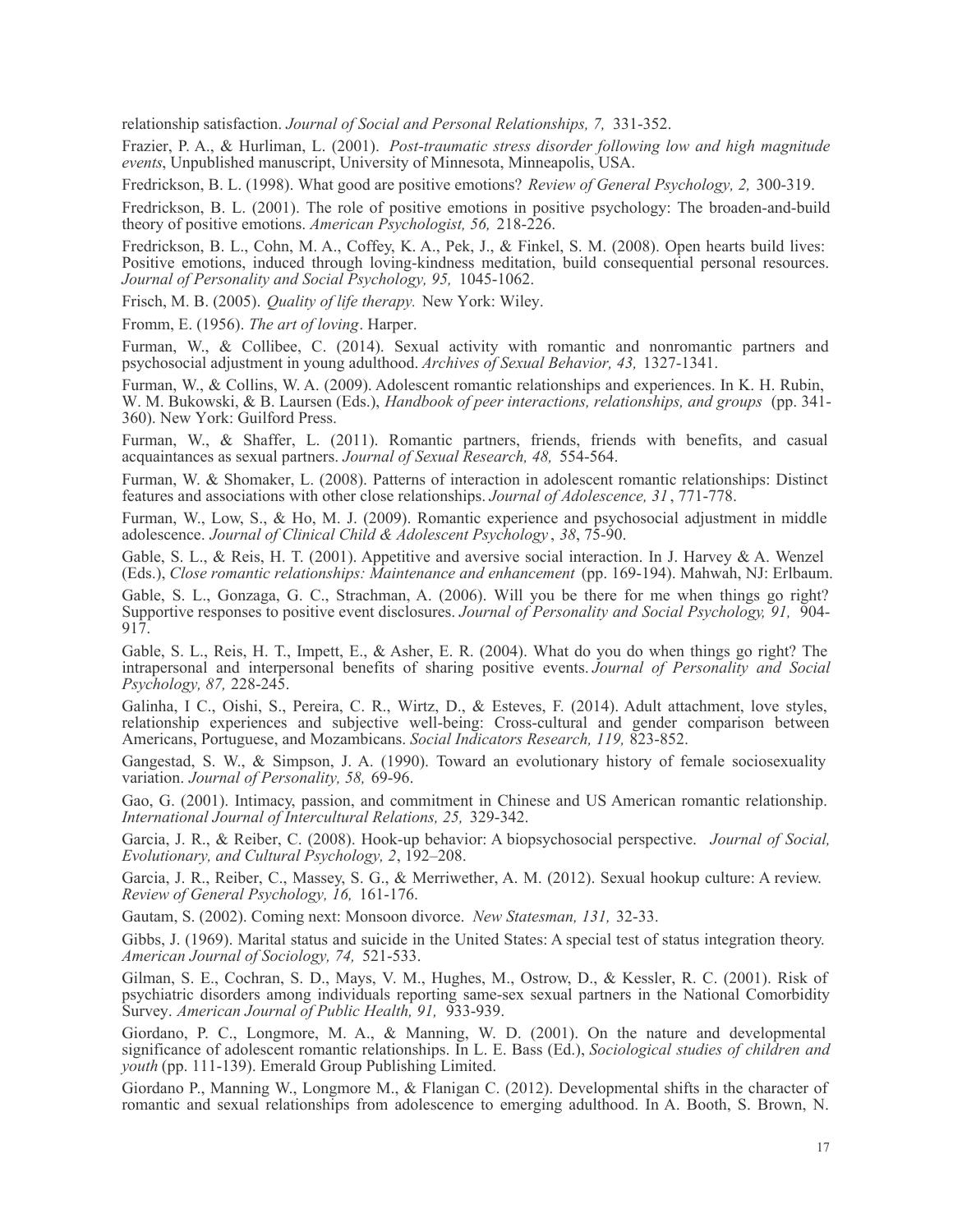Landale, W. Manning, & S. McHale (Eds.), *National symposium on family issues, Vol. 2: Early adulthood in a family context* (pp. 133–164). New York: Springer.

Gleason, M. E. J., Iida, M., Shrout, P. E., & Bolger, N. (2008). Receiving support as a mixed blessing: Evidence for dual effects of support on psychological outcomes. *Journal of Personality and Social Psychology, 94*, 824–838.

Glenn, N. D. (1975). The contribution of marriage to the psychological well-being of males and females. *Journal of Marriage and the Family, 37,* 594-600.

Glenn, N. D., & Weaver, C. N. (1979). A note on family situation and global happiness. *Social Forces, 57,* 960-967.

Glenn, N. D., & Weaver, C. N. (1988). The changing relationship of marital status to reported happiness. *Journal of Marriage the Family, 50,* 317-324.

Gooch, P. W. (1989). Platonic love: some lexicographical curiosities. *Note and Queries, 36,* 358-360.

Gordon, A. M., & Chen, S. (2016). Do you get where I'm coming from? Perceived understanding buffers against the negative impact of conflict in relationship satisfaction. *Journal of Personality and Social Psychology, 110,* 239-260.

Gottman, J. M. (1994). *What predicts divorce?* Hillside, NJ: Lawrence Erlbaum Associates.

Gottman, J. M., Coan, J., Carrere, S., & Swanson, C. (1998). Predicting marital happiness and stability from newlywed interactions. *Journal of Marriage and the Family* , 5-22.

Gove, W. R. (1972). The relationship between sex roles, marital status, and mental illness. *Social Forces, 51,* 34-44.

Gove, W. R., & Shin, H. (1989). The psychological well-being of divorced and widowed men and women: An empirical analysis. *Journal of Family Issues, 10,* 122-144.

Gove, W. R., Style, C. B., & Hughes, M. (1990). The effect of marriage on the well-being of adults: A theoretical analysis. *Journal of Family Issues, 11,* 4-35.

Grello, C. M., Welsh, D. P., & Harper, M. S. (2006). No strings attached: The nature of casual sex in college students. *Journal of Sex Research, 43* , 255–267.

Grello, C. M., Welsh, D. P., Harper, M. S., & Dickson, J. W. (2003). Dating and sexual relationship trajectories and adolescent functioning. *Adolescent and Family Health, 3,* 103-112.

Hansen, D. J., Christopher, J. S., & Nangle, D. W. (1992). Adolescent heterosocial interactions and dating. In V. B. Van Hasselt & M. Hersen (Eds.), *Handbook of social development* (pp. 371-394). Boston: Springer US.

Hatfield, E. & Rapson, R. L. (1993). *Love, sex, and intimacy: Their psychology, biology, and history.* New York: Harper Collins.

Hatfield, E., Pillemer, J. T., O'Brien, M. U., & Le, Y. L. (2008). The endurance of love: Passionate and companionate love in newlywed and long-term marriages. *Interpersona, 2,* 35-64.

Hatfield, E., Rapson, R. L.. & Martel, L. D. (2007). Passionate Love. In S. Kitayama & D. Cohen (Eds.) *Handbook of cultural psychology.* New York: Guilford Press.

Hawkins, D. N., & Booth, A. (2005). Unhappily every after: Effects of long-term, low-quality marriages on well-being. *Social Forces, 84,* 451-471.

Hazan, C. & Shaver, P. (1987). Romantic Love conceptualized as an attachment process. *Journal of Personality and Social Psychology, 52,* 511-524.

Hazan, C., & Shaver, P. R. (1994). Attachment as an organizational framework for research on close relationships. *Psychological Inquiry*, *5*, 1-22.

Helliwell, J. F. (2003). How's life? Combining individual and national variables to explain subjective wellbeing. *Economic Modelling*, 331-360.

Hendrick, C., & Hendrick, S. (1986). A theory and method of love. *Journal of Social and Personal Psychology, 50,* 392-402.

Hendrick, S. S., Dicke, A., & Hendrick, C. (1988). The relationship assessment scale. *Journal of Social and Personal Relationship, 15,* 137-142.

Hendrick, S. S., Hendrick, C., & Adler, N. L. (1988). Romantic relationships: Love, satisfaction, and staying together. *Journal of Personality and Social Psychology, 54,* 980-988.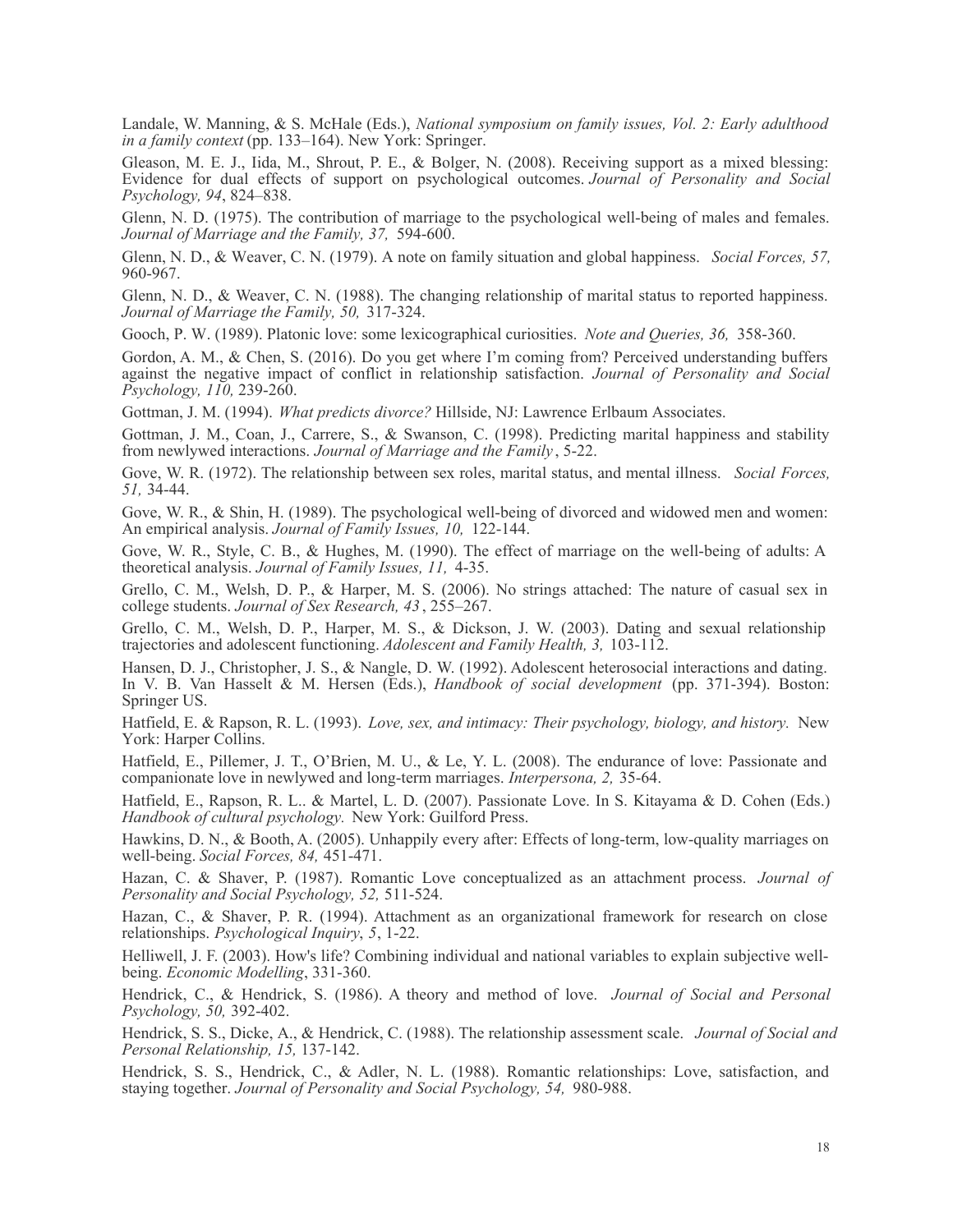Holder, M. D. (2012). Predictors and correlates of well-being. In *Happiness in children: Measurement, correlates, and enhancement of positive subjective well-being*. SpringerBriefs in Well-Being and Quality of Life Research (pp. 35-38). Springer, Dordrecht.

Horwitz, A. V., McLaughlin, J., & White, H. R. (1998). How the negative and positive aspects of partner relationships affect the mental health of young married people. *Journal of Health and Social Behavior, 39,* 124-136.

Horwitz, A. V., White, H. R., & Howell-White, S. (1996). Becoming married and mental health: A longitudinal study of a cohort of young adults. *Journal of Marriage and Family, 58*, 895–907. doi:10.2307/353978.

House, J. S., Landis, K. R., & Umberson, D. (1988). Social relationships and health. *Science, 241,* 540-545.

Impett, E. A., Gable, S. L., & Peplau, L. A. (2005). Giving up and giving in: The costs and benefits of daily sacrifice in intimate relationships. *Journal of Personality and Social Psychology, 89,* 327-344.

Johnson, H. D., Kent, A., & Yale, E. (2012). Examination of identity and romantic relationship intimacy associations with well-being in emerging adulthood. *Identity, 12*, 296–319.

Kansky, J., & Allen, J. (2017). Making sense and moving on: The potential for individual and interpersonal growth following emerging adult breakups. *Emerging Adulthood.* doi: 10.1177/216769681771176.

Kaplan, D. L., & Keys, C. B. (1997). Sex and relationship variables as predictors of sexual attraction in cross-sex platonic friendships between young heterosexual adults. *Journal of Social and Personal Relationships, 14,* 191-206.

Karandashev, V. (2015). A cultural perspective on romantic love. *Online Readings in Psychology and Culture, 5*. doi: 10.9707/2307-0919.1135.

Katz, J., & Schneider, M. E. (2013). Casual hook up sex during the first year of college: Prospective associations with attitudes about sex and love relationships. *Archives of Sexual Behavior, 42,* 1451-1462.

Kawachi, I., & Berkman, L. F. (2001). Social ties and mental health. *Journal of Urban Health, 78,* 458- 467.

Keltner, D., & Haidt, J. (2001). Social functions of emotions. In T. Mayne & G. A. Bonanno. (Eds.), *Emotions: current issues and future directions (* pp. 192-213)*.* New York: Guilford Press.

Keltner, D., & Kring, A. M. (1998). Emotion, social function, and psychopathology. *Review of General Psychology, 2,* 320-342.

Keyes, C. L. M., & Waterman, M. B. (2003). Dimensions of well-being and mental health in adulthood. In M. H. Bornstein, L. Davidson, C. L. M. Keyes, & K. A. Moore (Eds.), *Positive development across the life course* (pp. 477–497). Mahwah, NJ, US: Lawrence Erlbaum Associates, Publishers.

Kiecolt-Glaser, J. K., & Newton, T. L., (2001). Marriage and health: His and hers. *Psychological Bulletin, 127,* 472-503.

Kim, J., & Hatfield, E. (2004). Love types and subjective well-being: A cross-cultural study. *Social Behavior and Personality: An International Journal, 32,* 173-182.

Kitson, G. C., & Morgan, L. A. (1990). The multiple consequences of divorce: A decade review. *Journal of Marriage and the Family, 52,* 913-924.

Klesse, C. (2006). Polyamory and its 'others': Contesting the terms of non-monogamy. *Sexualities, 9,* 9565-9583.

La Guardia, J. G., Ryan, R. M., Couchman, C. E., & Deci, E. L. (2000). Within-person variation in security of attachment: A self-determination theory perspective on attachment, need fulfillment, and well-being. *Journal of Personality and Social Psychology, 79,* 367-384.

Leak, G. K., & Cooney, R. R. (2001). Self-determination, attachment styles, and well-being in adult romantic relationships. *Representative Research in Social Psychology, 25,* 55-62.

Lee, J. A. (1977). A typology of styles of loving. *Personality and Social Psychology Bulletin* , *3*, 173-182.

Lee, J. A. (1988). Love style. In R. J. Sternberg & M. L. Barnes (Eds.), *The psychology of love* (pp. 38-67). New Haven, CT: Yale University Press.

Lehnart, J. Neyer, F. J., & Eccles, J. (2010). Long-term effects of social investment: The case of partnering in young adulthood. *Journal of Personality, 78*, 639-670.

Levin, R. V., Sato, S., Hashimoto, T., & Verma, J. (1995). Love and marriage in eleven cultures. *Journal of Cross-Cultural Psychology, 26,* 554-571.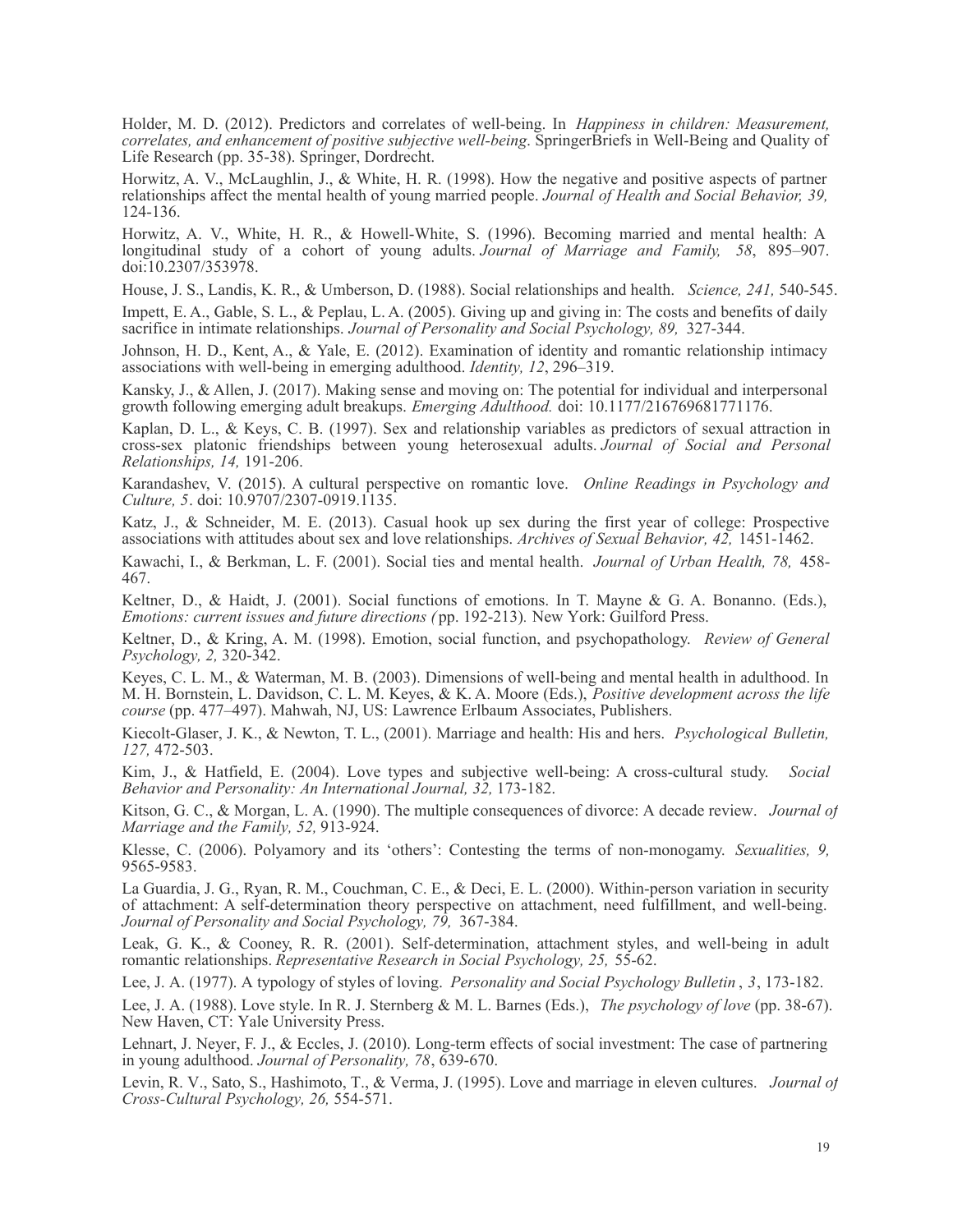Lewandowski, G., Aron, A., Bassis, S., & Kunak, J. (2006). Losing a self-expanding relationship: Implications for the self-concept. *Personal Relationships, 13*, 317-331.

Lewandowski, G., & Bizzoco, N. (2007). Addition through subtraction: Growth following the dissolution of a low quality relationship. *The Journal of Positive Psychology, 2,* 40-54.

Li, T., & Fung, H. F. (2014). How avoidant attachment influences subjective well-being: An investigation about the age and gender differences. *Aging and Mental Health, 18,* 4-10.

Love, A. B. & Holder, M. D. (2015). Can romantic relationship quality mediate the relation between psychopathy and subjective well-being? *Journal of Happiness Studies, 17,* 2407-2429.

Lyubomirsky, S., King, L., & Diener, E. (2005). The benefits of frequent positive affect: Does happiness lead to success? *Psychological Bulletin, 131*, 803–855.

Madathil, J., & Benshoff, J. M. (2008). Importance of marital characteristics and marital satisfaction: A comparison of Asian Indians in arranged marriages and Americans in marriages of choice. *The Family Journal: Counseling and Therapy for Couples and Families, 16,* 222-230.

Madey, S. F., & Rodgers, L. (2009). The effect of attachment and Sternberg's Triangular Theory of Love on relationship satisfaction. *Individual Differences Research, 7,* 76-84.

Marcia, J. E. (2002). Identity and psychosocial development in adulthood. *Identity: An International Journal of Theory and Research, 2,* 7-28.

Mastekaasa, A. (1994). The subjective well-being of the previously married: The importance of unmarried cohabitation and time since widowhood or divorce. *Social Forces, 73,* 665-692.

Mastekaasa, A. (1995). Marital dissolution and subjective distress: Panel evidence. *European Sociological Review, 11,* 173-185.

Masten, A. S., Coatsworth, J. D., Neemann, J., Gest, S. D., Tellegen, A., & Garmezy, N. (1995). The structure and coherence of competence from childhood through adolescence. *Child Development*, *66*, 1635- 1659.

Medora, N. P., Larson, J. H., Hortacsu, N., & Dave, P. (2002). Perceived attitudes towards romanticism; a cross-cultural study of American, Asian-Indian, and Turkish young adults. *Journal of Comparative Family Studies*, *33,* 155-178.

Meeus, W. H. J., Branje, S. J. T., van der Valk, I., & de Wied, M. (2007). Relationships with intimate partner, best friend, and parents in adolescence and early adulthood: A study of the saliency of the intimate partnership. *International Journal of Behavioral Development, 31,* 569-580.

Mehl, M. R., Cazire, S., Holleran, S. E., & Clark, C. S. (2010). Eavesdropping on happiness: Well-being is related to having less small talk and more substantive conversations. *Psychological Science, 21,* 539-541.

Mehta, C. M., Walls, C., Scherer, E. A., Feldman, H. A., & Shrier, L. A. (2016). Daily affect and intimacy in emerging adult couples. *Journal of Adult Development, 23,* 101-110.

Meier, A., & Allen, G. (2014). Romantic relationships from adolescence to young adulthood: Evidence from the National Longitudinal Study of Adolescent Health. *The Sociological Quarterly, 50,* 308-335.

Meyer, I. H. (2003). Prejudice, social stress, and mental health in lesbian, gay, and bisexual populations: Conceptual issues and research evidence. *Psychological Bulletin, 129,* 674-697.

Mikulincer, M., Shaver, P. R., & Pereg, D. (2003). Attachment theory and affect regulation: The dynamics, development, and cognitive consequences of attachment-related strategies. *Motivation and Emotion, 27,* 77-102.

Monroe, S., Rohde, P., Seeley, J., & Lewinsohn, P. (1999). Life events and depression in adolescence: Relationship loss as a prospective risk factor for first onset of major depressive disorder. *Journal of Abnormal Psychology, 108,* 606-614.

Monsour, M., Betty, S., & Kurzweil, N. (1993). Levels of perspectives and the perception of intimacy in cross-sex friendships: A balance theory explanation of shared perceptual reality. *Journal of Social and Personal Relationships, 10*, 529-550.

Moore, S. M., & Diener, E. (in press). Glad to know you are happy too: Familiarity with partners' subjective well-being. *Social Psychological and Personality Science.*

Moore, S. M., Uchino, B. N., Baucom, B. R., Behrends, A. A., & Sanbonmatsu, D. M. (2017). Attitude similarity and familiarity and their links to mental health: An examination of potential interpersonal mediators. *The Journal of Social Psychology, 157*, 77-85.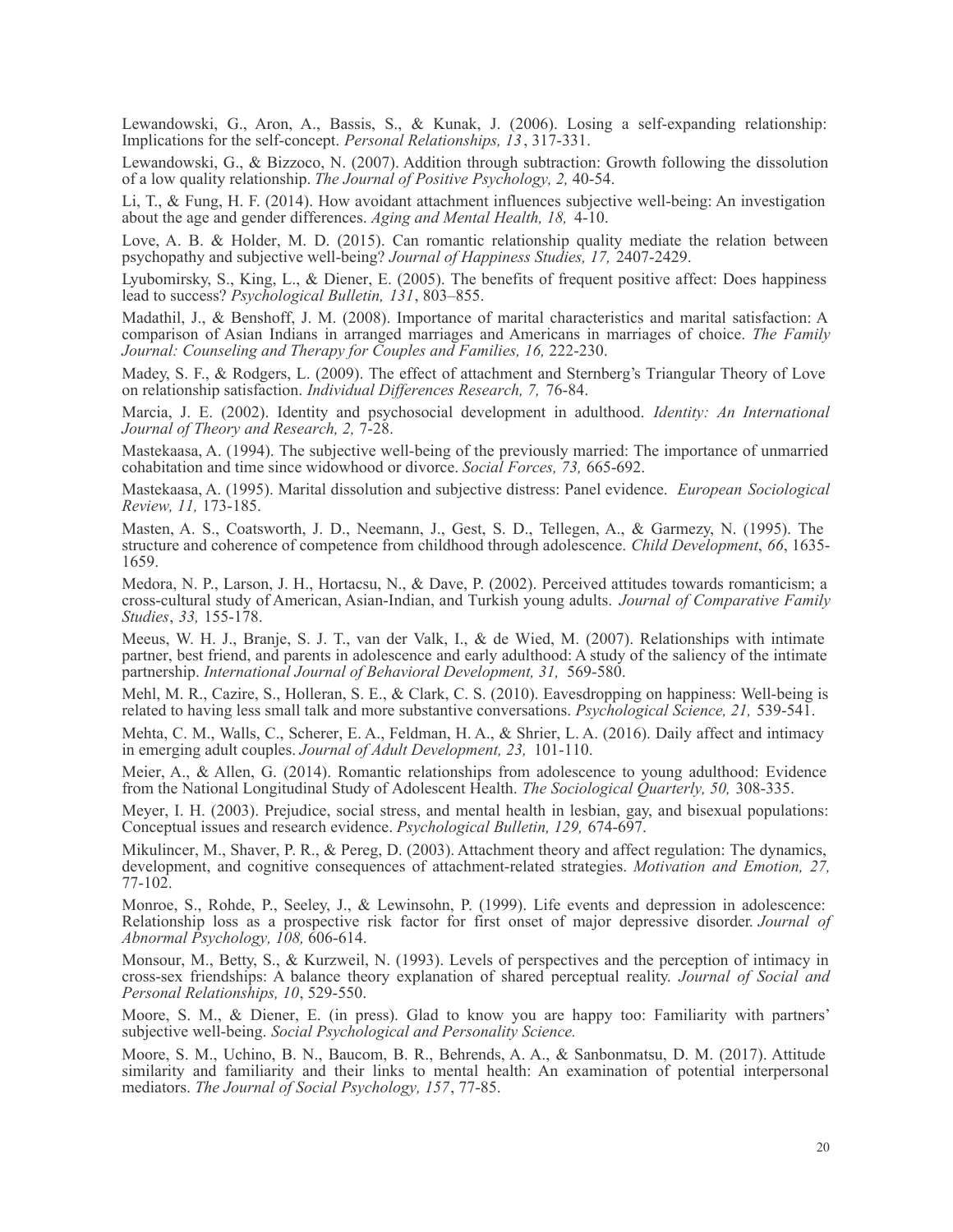Morgan, H. J., & Shaver, P. R. (1999). Attachment processes and commitment to romantic relationships. In J. M. Adams & W. H. Jones (Eds.), *Handbook of interpersonal commitment and relationship stability* (pp. 109-124). Dordrecht, Netherlands: Kluwer Academic Publishers.

Morrison, T. G., Beaulieu, D., Brockman, M., & O'Beaglaoich, C. (2013). A comparison of polyamorous and monoamorous persons: Are there differences in indices of relationship well-being and sociosexuality. *Psychology & Sexuality, 4,* 75-91.

Morrow, G. D., Clark, E. M., & Brock, K. F. (1995). Individual and partner love styles: Implications for the quality of romantic involvements. *Journal of Social and Personal Relationships, Vol 12,* 363-387.

Moss, B. F., & Schwebel, A. I. (1993). Defining intimacy in romantic relationships. *Family Relations, 42,* 31-37.

Murray, S. L., Holmes, J. G., & Griffin, D. W. (1996). The benefits of positive illusions: Idealization and the construction of satisfaction in close relationships. *Journal of Personality and Social Psychology, 70,* 79- 98.

Myers, D. (2000). The funds, friends and faith of happy people. *American Psychologist, 55*, 56–67.

Myers, J. E., Madathil, J., & Tingle, L. R. (2005). Marriage satisfaction and wellness in India and the U.S.: A preliminary comparison of arranged marriages and marriages of choice. *Journal of Counseling and Development, 83,* 183-190.

Nadal, K. L. (2012). Mahal: Expressing love in Filipino and Filipino American families. In M. A. Paludi (Ed.), *The psychology of love* (Vol. 3, pp. 23-25). Santa Barbara, CA: Praeger.

Neemann, J., Hubbard, J., & Masten, A. S. (1995). The changing importance of romantic relationship involvement to competence from late childhood to late adolescence. *Development and Psychopathology, 7,* 727-750.

Oishi, S., Diener, E., & Lucas, R. (2007). The optimum level of well-being: Can people be too happy? *Perspectives on Psychological Science, 2,* 346-360.

Owen, J., Quirk, K., & Fincham, F. D. (2013). Toward a more complete understanding of reactions to hooking up among college women. *Journal of Sex & Marital Therapy, 40* , 396-409.

Paul, E. L., McManus, B., & Hayes, A. (2000). "Hookups": Characteristics and correlates of college students' spontaneous and anonymous sexual experiences. *The Journal of Sex Research, 37,* 76-88.

Perry-Smith, J. E. (2006). Social yet creative: The role of social relationships in facilitating individual creativity. *Academy of Management Journal, 49,* 85-101.

Prager, K. J. (1995). *The psychology of intimacy*. New York: New Guilford Press.

Proulx, C. M., Helms, H. M., & Buehler, C. (2007). Marital quality and personal well-being: A metaanalysis. *Journal of Marriage and Family, 69,* 576-593.

Puentes, J., Knox, D., & Zusman, M. E. (2008). Participants in "friends with benefits" relationships. *College Student Journal, 42,* 176-180.

Raley, R. K., Crissey, S., & Muller, C. (2007). Of sex and romance: Late adolescent relationships and young adult union formation. *Journal of Marriage and Family, 69,* 1210-1226.

Rauer, A. J., Pettit, G. S., Lansford, J. E., Bates, J. E., & Dodge, K. A. (2013). Romantic relationship patterns in young adulthood and their developmental antecedents. *Developmental Psychology, 49,* 2159- 2171.

Reis, H. T., Clark, M. S., & Holmes, J. G. (2004). Perceived partner responsiveness as an organizing construct in the study of intimacy and closeness. In D. J. Mashek & A. P, Aron (Eds.), *Handbook of closeness and intimacy* (pp. 201-225). Mahwah, NJ: Erlbaum.

Reis, H. T., Lemay, E. P. Jr., & Finkenauer, C. (2017). Toward understanding understanding: The importance of feeling understood in relationships. *Social and Personality Psychology Compass, 11,* e12308.

Reis, H. T., Lin, Y., Bennett, E., & Nezlek, J. B. (1993). Change and consistency in social participation during early adulthood. *Developmental Psychology, 29,* 633-645.

Resnick, M. D., Bearnman, P. S., Blum, R. W., Bauman, K. E., Harris, K. M., Jones, J., et al. (1997). Protecting adolescents from harm: Findings from the National Longitudinal Study on Adolescent Health. *The Journal of the American Medical Association, 278,* 823-832.

Rhoades, G. K., Dush, C. M. K., Atkins, D. C., Stanley, S. M., & Markman, H. J. (2011). Breaking up is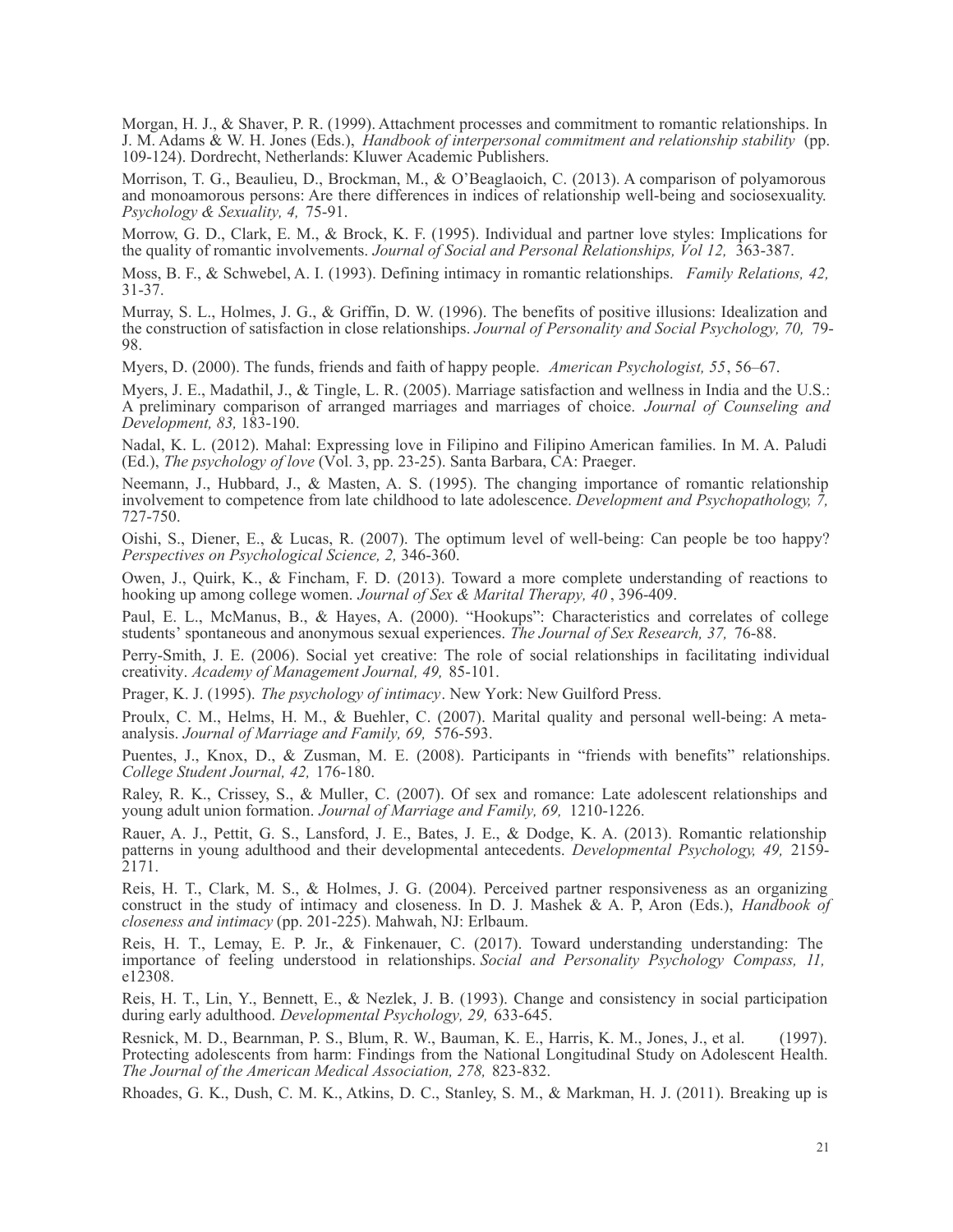hard to do: The impact of unmarried relationship dissolution on mental health and life satisfaction. *Journal of Family Psychology*, 25, 366-374.

Richards, M., Hardy, R., & Wadsworth, M. (1997). The effects of divorce and separation on mental health in a national UK birth cohort. *Psychological Medicine, 27,* 1121-1128.

Riehl-Emde, A., Thomas, V., & Willi, J. (2003). Love: An important dimension in marital research and therapy. *Family Process, 42,* 253-267.

Riggle, E. D. B., Rostosky, S. S., & Horne, S. G. (2010). Psychological distress, well-being, and legal recognition in same-sex couple relationships. *Journal of Family Psychology, 24,* 82-86.

Rockman, H. (1994). Matchmaker matchmaker make me a match: The art of conventions of Jewish arranged marriages *Sexual and Marital Therapy, 9,* 277-284.

Roisman, G. I., Masten, A. S., Coatsworth, J. D., & Tellegen, A. (2004). Salient and emerging developmental tasks in the transition to adulthood. *Child Development, 75,* 123-133.

Rook, K. S. (1984). Research on social support, loneliness and social integration: Toward an integration. *Review of Personality and Social Psychology, 5,* 239-264.

Rosenfeld, M. J., & Thomas, R. J. (2012). Searching for a mate: The rise of the internet as a social intermediary. *American Sociological Review, 77,* 523-547.

Rubel, A. L. & Bogaert, A. F. (2014). Consensual nonmonogamy: Psychological well-being and relationship quality correlates. *The Journal of Sex Research, 52,* 961-982.

Sampson, R. J., Laub, J. H., & Wimer, C. (2006). Does marriage reduce crime? A counterfactual approach to within-individual causal effects. *Criminology, 44,* 465-508.

Sandfort, T. G., de Graaf, R., Bijl, R. V., & Schnabel, P. (2001). Same-sex sexual behavior and psychiatric disorders: Findings from the Netherlands Mental Health Survey and Incidence Study (NEMESIS). *Archives of General Psychiatry, 58,* 85-91.

Schiffrin, H. H. (2014). Positive psychology and attachment: Positive affect as a mediator of developmental outcomes. *Journal of Child and Family Studies, 23,* 1062-1072.

Schindler, I., Fagundes, C. P., & Murdock, K. W. (2010). Predictors of romantic relationships formation: Attachment style, prior relationships, and dating goals. *Personal Relationships, 17,* 97-105.

Schmitt, D. P. (2006). Evolutionary and cross-cultural perspectives on love: The influence of gender, personality, and local ecology on emotional investment in romantic relationships. In R. J. Sternberg & K. Weis (Eds.), *The new psychology of love* (pp. 249-273). New Haven, CT: Yale University Press.

Schmitt, D. P., Youn, G., Bond, B., Brooks, S., Frye, H., Johnson, S, … Stoka, C. (2009). When will I feel love? The effects of culture, personality, and gender on the psychological tendency to love. *Journal of Research in Personality, 43*, 830-846.

Schulenberg, J. E., Bryant, A. L., & O'Malley, P. M. (2004). Taking hold of some kind of life: How developmental tasks relate to trajectories of well-being during the transition to adulthood. *Development and Psychopathology, 16,* 1119-1140.

Segrin, C., Powell, H. L., Givertz, M., & Brackin, A. (2003). Symptoms of depression, relational quality, and loneliness in dating relationships. *Personal Relationships, 10,* 25-36.

Seiffge-Krenke I. (2003). Testing theories of romantic development from adolescence to young adulthood: Evidence of developmental sequence. *International Journal of Behavioral Development, 27* , 519–531.

Shulman, S., & Connolly, J. (2013). The challenge of romantic relationships in emerging adulthood: Reconceptualization of the field. *Emerging Adulthood, 1,* 27-39.

Shulman, S., & Kipnis, O. (2001). Adolescent romantic relationships: A look from the future. *Journal of Adolescence, 24,* 337-351.

Shulman, S., & Scharf, M. (2000). Adolescent romantic behaviors and perceptions: Age- and genderrelated differences, and links with family and peer relationships*. Journal of Research on Adolescence, 10* , 99–118.

Simon, R. W. (2002). Revisiting the relationships among gender, marital status, and mental health. *American Journal of Sociology, 107* , 1065–1096.

Simon, R. W., & Barrett, A. E. (2010). Nonmarital romantic relationships and mental health in early adulthood: Does the association differ for women and men? *Journal of Health and Social Behavior, 51,* 168-182.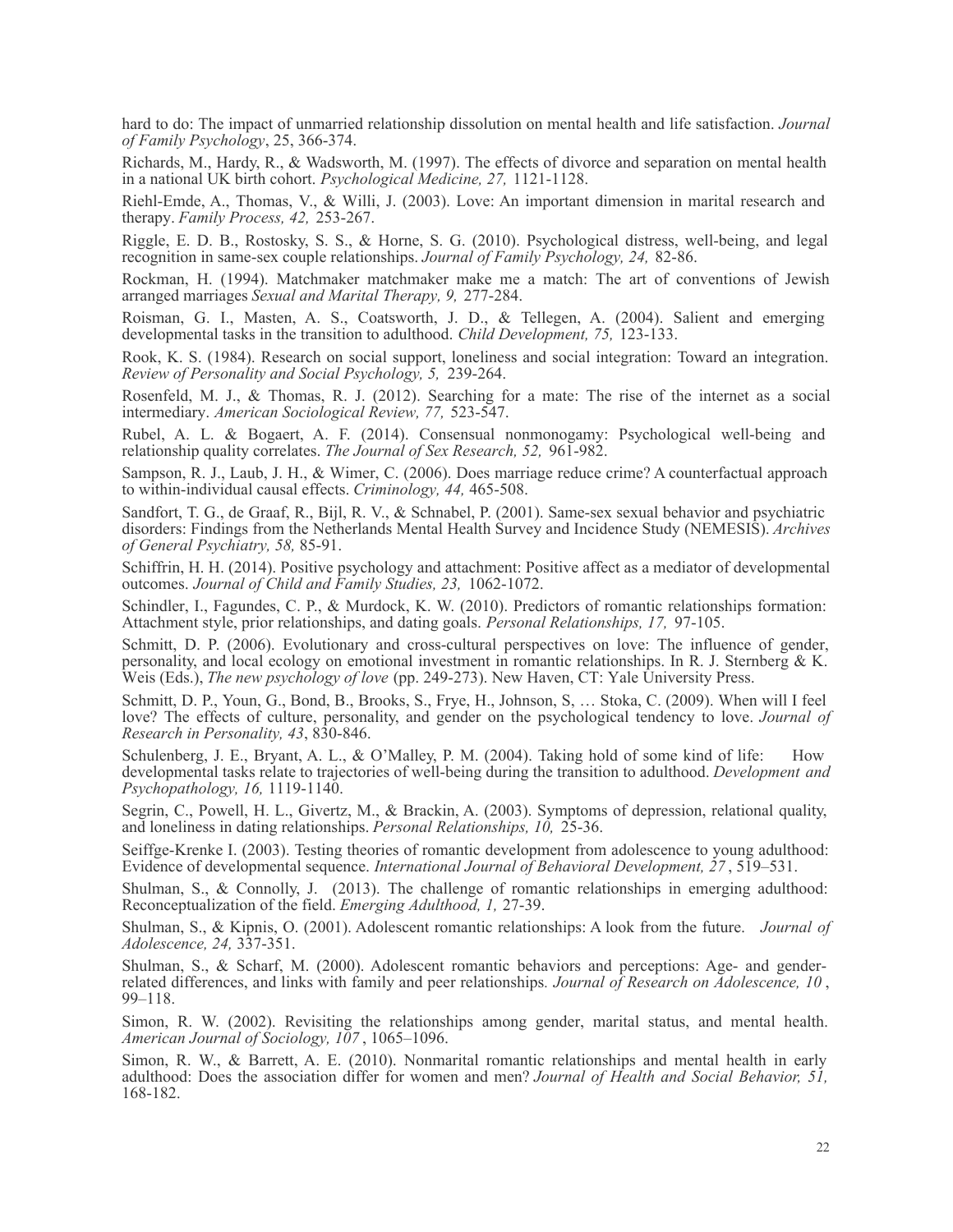Simpson, J. A. (1990). Influence of attachment styles on romantic relationships. *Journal of Personality and Social Psychology, 59,* 971-980.

Simpson, J. A., & Gangestad, S. W. (1991). Individual differences in sociosexuality: Evidence for convergent and discriminant validity. *Journal of Personality and Social Psychology, 60* , 870-883.

Smith, A., & Anderson, M. (2016). 5 facts about online dating. *Pew Research*, *29*.

Smith, A., & Duggan, M. (2016). *Online dating & relationships.* Washington, DC: Pew Research Center's Internet and American Life Project, 2013.

Snyder, M., Berscheid, E., & Omoto, A. M. (1989). Issues in studying relationships: Conceptualization and measuring closeness. *Review of Personality and Social Psychology, 10* , 63-91.

Sprecher, S. (1999). 'I love you more today than yesterday': Romantic partners' perceptions of changes in love and related affect over time. *Journal of Personality and Social Psychology, 76* , 46–53.

Sprecher, S. (2002). Sexual satisfaction in premarital relationships: Associations with satisfaction, love, commitment, and stability. *The Journal of Sex Research, 39,* 190-196.

Sprecher, S., & Cate, R. M. (2004). Sexual satisfaction and sexual expression as predictors of relationship satisfaction and stability. In J. H. Harvey, A. Wenzel, & S. Sprecher (Eds.), *The handbook of sexuality in close relationships* (pp. 235-256). Mahwah, NJ: Erlbaum.

Sprecher, S., Metts, S., Burleson, B., Hatfield, E., & Thompson, A. (1995). Domains of expressive interaction in intimate relationships: Associations with satisfaction and commitment. *Family Relations, 44,* 203-210.

Stack, S. (1990). The impact of divorce on suicide: New micro level data. *Journal of Marriage and the Family, 52,* 119-127.

Stack, S., & Eshleman, J. R. (1998). Marital status and happiness: A 17-nation study. *Journal of Marriage and the Family*, *60,* 527-536.

Stephure, R. J., Boon, S. D., MacKinnon, S. L., & Deveau, V. L. (2009). Internet initiated relationships: Associations between age and involvement in online dating. *Journal of Computer-Mediated Communication, 14,* 658-681.

Sternberg, R. J. (1986). A triangular theory of love. *Psychological Review, 93,* 119-135.

Sternberg, R. J. (1988). Triangulating love. In R. J. Sternberg & M. L. Barnes (Eds.), *The psychology of love* (pp. 119-138). New Haven, CT: Yale University Press.

Sternberg, R. J. & Barnes, M. (1985). Real and ideal others in romantic relationships: Is four a crowd? *Journal of Personality and Social Psychology, 49,* 1586-1608.

Stevens, D., Kiger, G., & Riley, P. J. (2001). Working hard and hardly working: Domestic labor and marital satisfaction among dual-earner couples. *Journal of Marriage and Family, 63,* 514-526.

Strohschein, L., McDonough, P., Monette, G., & Shao, Q. (2005). Marital transitions and mental health: Are there gender differences in the short-term effects of marital status change? *Social Science and Medicine, 61*, 2293–2303.

Suitor, J. J. (1991). Marital quality and satisfaction with the division of household labor across the family life cycle. *Journal of Marriage and Family, 53,* 221-230.

Swann, W.B., De la Ronde, C., & Hixon, J. G. (1994) Authenticity and positivity strivings in marriage and courtship. *Journal of Personality and Social Psychology, 66* , 857-869.

Tashiro, T. & Frazier, P. (2003). "I'll never be in a relationship like that again": Personal growth following romantic relationship breakups. *Personal Relationships, 10,* 113-128.

Taylor, Z. E., Doane, L. D., & Eisenberg, N. (2013). Transitioning from high school to college: Relations of social support, ego-resiliency, and maladjustment during emerging adulthood. *Emerging Adulthood, 2,* 105- 115.

Thomas, B. S., & Hsiu, L. T., (1993). The role of selected risk factors in predicting adolescent drug use and its adverse consequences. *International Journal of Addiction, 28,* 1549-1563.

Umberson, D. (1987). Family status and health behaviors: Social control as a dimension of social integration. *Journal of Health and Social Behavior, 28,* 306-319.

Umberson, D., & Karas Montez, J. (2010). Social relationships and health: A flashpoint for health policy. *Journal of Health and Social Behavior, 51(Suppl)*, 54-66.

Umberson, D., & Williams, K. (1999). Family status and mental health. In C. S. Aneshensel & J. C. Phelan